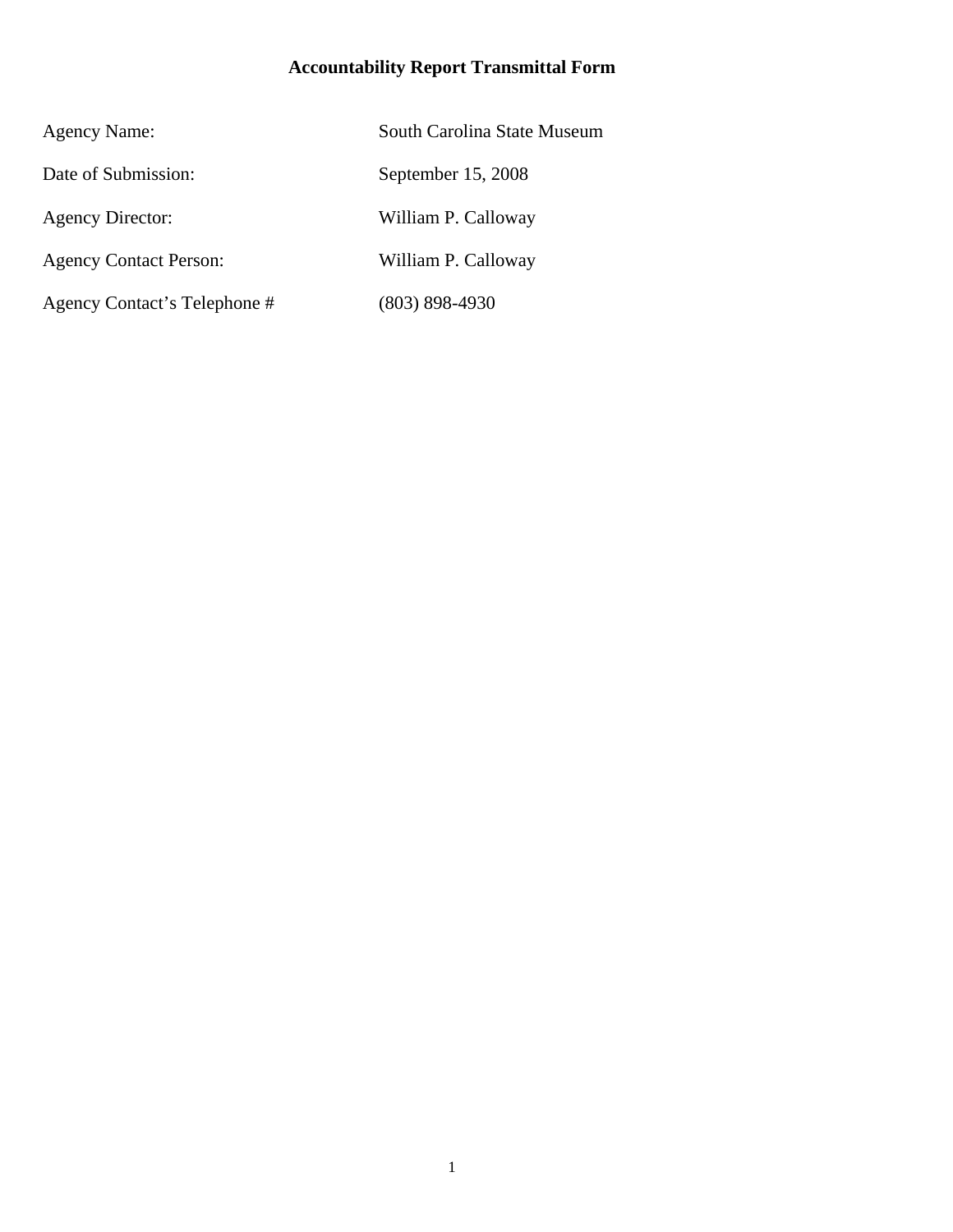### **I. EXECUTIVE SUMMARY**

#### **1. Mission, Vision & Values:**

#### **Mission:**

*Through innovative partnerships, comprehensive collections, and stimulating exhibits and programs, The South Carolina State Museum provides educational environments that entertain, inspire imagination and creativity, and enrich the lives of visitors.* 

#### **Vision:**

*The South Carolina State Museum is an ever-changing, innovative institution reflecting the essence and diversity of South Carolina, a catalyst for the cultural and educational development of our state and a model among museums nationally.* 

#### **Values:**

We are committed to our Guests.

We value creativity, integrity, scholarship and innovation.

We are committed to the educational improvement of all of South Carolina's school children.

We provide opportunities for people to learn and have fun.

We create an open, learning, engaging environment for families and community to gather.

#### **2. Major Achievements: -**

*The State Museum is an Accredited museum by the American Association of Museums – only 5% of the museums in the country have such a distinction and honor!* 

*This museum is also sanctioned by the Smithsonian as a Smithsonian Affiliate Museum which is a very distinguished recognition for the quality of the State Museum!* 

*The museum set a record in earned revenue (discounting blockbuster exhibit fees) generating \$1,365,000 – third highest in the 20 year history of the museum!* 

*The South Carolina Museum Foundation which is the museum's supporting foundation, had a record year as well raising over\$1,840,000 in private funds for the OPT project. Included in that total is a \$1,000,000 pledge from Blue Cross Blue Shield. The foundation also contributed close to \$120,000* 

Organizational, the museum made two key changes in our management structure. The Program Department and the Education Department were combined into one department under the management of a single director. The synergies created and the reduction of redundancy and clarity of responsibilities made this transition very successful for the museum as well as being more efficient financially. The second change was the "bringing back" of the museum's outreach program. As the STATE museum and the largest museum in the state, one of our key goals is to have statewide impact as well as aid smaller museum in their operations. The Outreach department initiated new programs and increased the number of our StarLab programs and our Traveling Exhibit shows.

This past fiscal year we presented two fee based exhibits. which proved very popular. *Aliens: World of Possibilities* was very well received by vacationing spring break and summer tourist visitors. It was open July through October 10<sup>th</sup> and generated 15,000 visits and \$42,000 in 100 days which are typical results. However, the *Hollywood* exhibit only did 14,000 visits and \$40,000 in 170 days.

The staff was busy writing and producing the following 6 exhibits which opened throughout the year in the museum's changing galleries.

*Coplan Collection; Purses*; *20th Anniversary; TET: Turning Point of the Vietnam War; Finding Pricilla's Children; Juried Art Show*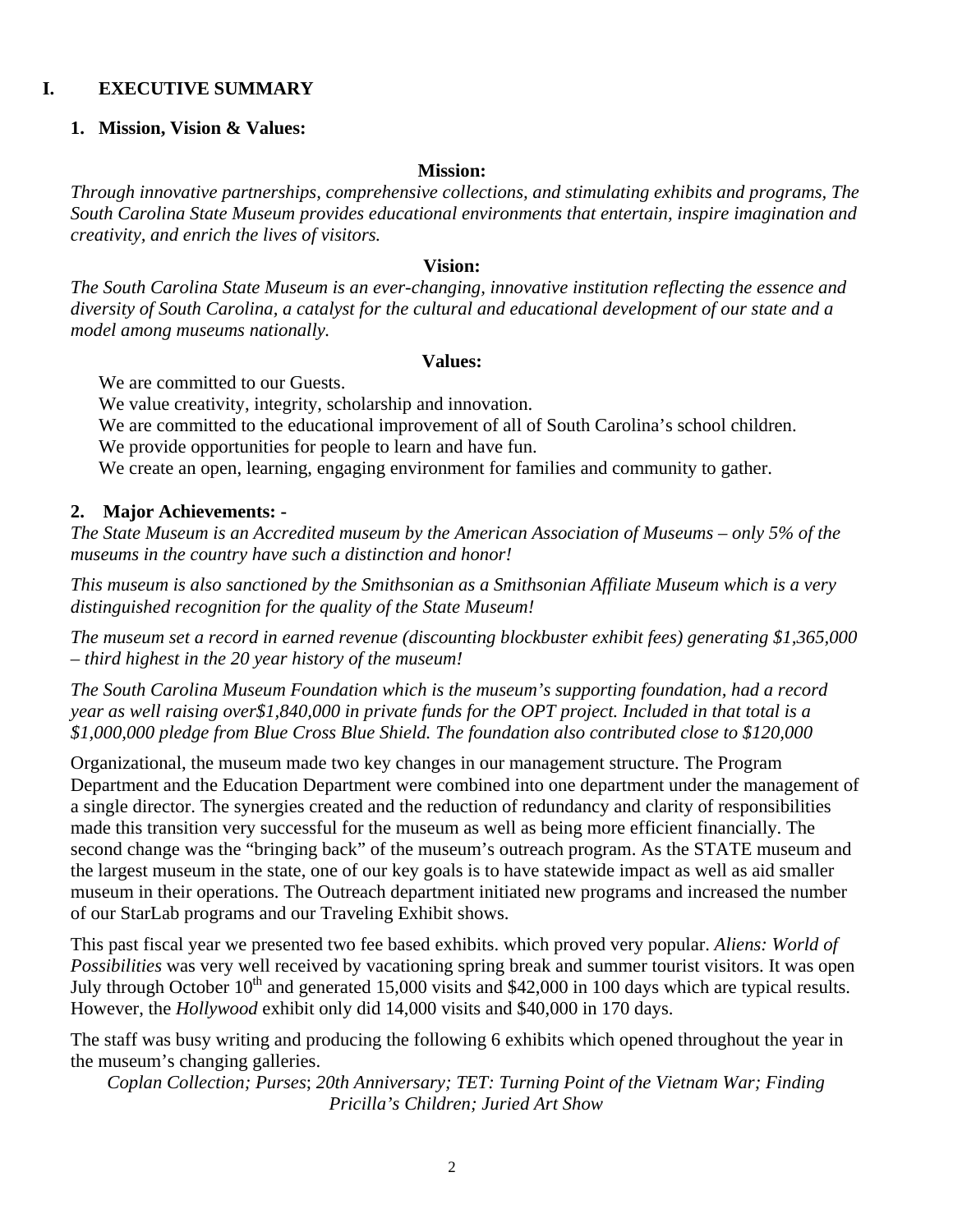The museum put on 9 signature events which including a numerous fall events as well as our annual "Museum Road Show", and Irish and Tartan celebrations.

Educationally the museum continued with a strong performance in 2008. Over 62,000 school children visited the museum representing EVERY county in the state. Lexington and Richland counties combined to provide just over 25,000 school visits. The upstate region once again provided the most school children – over 19,300. Our lowest attended region remains the Pee Dee. Also, the museum hosted over 2000 home schooled children as well as some children from surrounding states. The docent and volunteer program at the museum continues to provide quality educational tours to these groups as they visit the facility. We increased our number of volunteers by 41. 217 volunteers contributed over 10,000 hours to the museum – a value well in excess of \$200,000!

The museum experienced a downturn in attendance this past fiscal year reflective of the general softening of the economy and concerns around gas pricing. Attendance was down 6.7%. Also the poor performance by our fee based exhibits contributed to the decline. We also hired an outside firm to totally revamp the museum's antiquated web site. The firm completed its work in the late fall 2007. We also retained a webmaster to help keep the site fresh and organic. As more and more consumers move into e-marketing, it is imperative that the museum continues to invest into this medium.

Earned revenue had a productive year as attendance was down 6.7% but revenues were only down 4.7%. The offsite retail program continued to grow with the addition of more sites which resulted in more revenue. Total revenue for the offsite program exceeded \$45,000; a 30% increase! We also were successful in finding an outside operator to outsource our food service department. The process took a year but the new operator begins July 1, 2008.

The museum made a concentrated effort to increase its partners. Continued progress was made with ETV as the museum provided content and assistance to many programs. We hosted 5 hour long programs for ETV which were available to school children all across the state. The museum successfully lobbied the City of Columbia, Lexington County, and Richland County and received over \$203,000 in hospitality and accommodations taxes. We also received \$20,000 from the city of Forest Acres hospitality taxes. As a result, the State Museum was able to have a much larger statewide presence by reaching out into the state through marketing into more areas of the state for visitation. Other partners included PRT and the local CVB as well as other Columbia attractions. We continued the partnership with "Mad Science" with whom we outsourced our summer camp programming.

Due to the retirement of the revenue bonds on the building, the museum had to enter into a new lease agreement with General Services who owns the building. While past records provided by General Service demonstrated our actual rent cost at only \$1,000,000; the proposed lease is requiring the museum to pay \$2,000,000. This rent obligation to the museum continues to consume over 50% of our appropriated monies. Maintenance issues still continue to plague the museum as museum staff has to depend on General Services to make necessary repairs. We have concerns that our AAM accreditation will be threatened as we continue to put the museum's collection at risk with leaky roofs and poorly climate controlled galleries. In order to help with the maintenance efforts, we transferred \$300,000 to General Service to perform some much needed deferred maintenance.

The museum also began the implementation of the statewide mandate SCEIS financial software replacement. The software is requiring many, many hours of training and has created many challenges for our administration staff. We ended the fiscal year with more problems than solutions relative to the new software and will have to spend many hours to maintain the type of reporting and structure that the old system provided.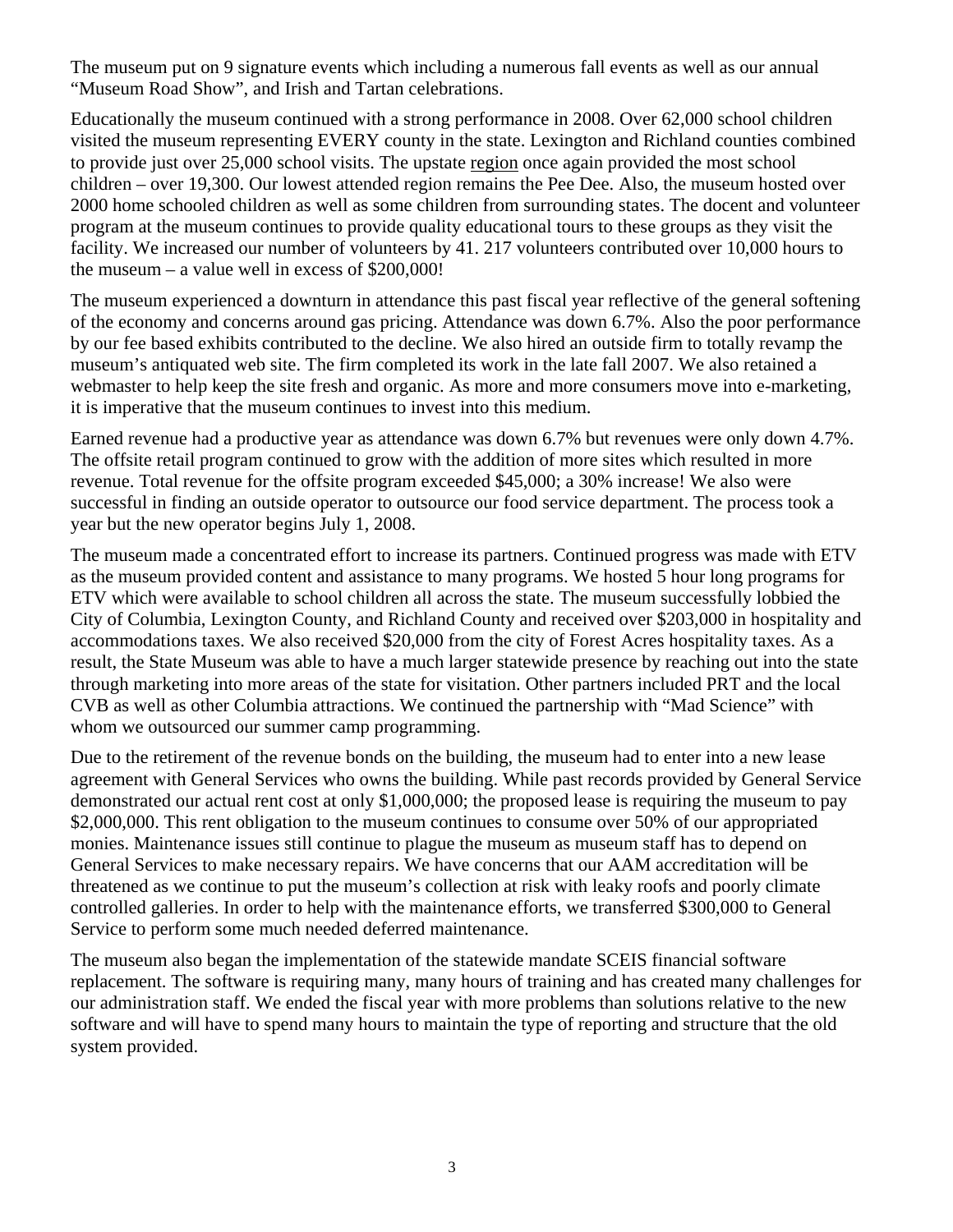| Attendance breakdown          |     |
|-------------------------------|-----|
| Core Market                   | 47% |
| <b>Rest of South Carolina</b> | 45% |
| Georgia/North Carolina        | 3%  |
| All other States              | 5%  |

*We had visitor from all 50 states and 11 foreign countries!!!* 

| A sampling of the results:   |           |
|------------------------------|-----------|
| Attendance                   | 132,000   |
| <b>Educational Visits</b>    | 62,500    |
| <b>Store Revenues</b>        | \$721,931 |
| Rental Income                | \$238,000 |
| <b>Food Service Revenues</b> | \$123,000 |
|                              |           |

*A Sampling of Some of the Accomplishments in 2007-2008:* 

### **EDUCATION:**

Over 62,000 students, teachers, and chaperones from throughout the state participated in on-site educational experiences this year. Blockbuster exhibits, *Aliens: World of Possibilities* and *Hollywood Comes to South Carolina*, enhanced the guest experience. Changing exhibits supporting three of the museum's four disciplines occurred throughout the year. All blockbuster and changing exhibits were supplemented by standards-based lessons that were developed internally by Education staff.

Camp-In programs expanded this season to include a Homeschool Camp-In in the spring. This Camp-In was in direct response to a request by a homeschool parent and coincided with Homeschool Day at the State House. Many new homeschools registered and attended the Homeschool Friday sessions. New partnerships were formed with various organizations. These partners provided activities and materials as well as served as guest presenters during special programs.

- Docents led 26,874 guests on 1,743 tours, including 403 Introductory tours, 32 Alien tours, and 188 South Carolina Film tours.
- Homeschool groups accounted for 2,234 participants throughout the year.
- Approximately 186 middle-school students participated in *Girls in Science* Day which featured hands-on science activities by Sesquicentennial State Park rangers and Westinghouse Nuclear  $(2^{nd}$  year); technology demonstrations by Keenan High School Robo-Raiders robotics team and ETV- KnowItAll.org (3<sup>rd</sup> year); and career information from SC Dept. of Transportation and the SC Junior Academy of Science (3<sup>rd</sup> year).
- Conducted Ocean Awareness Day training workshop for 21 educators (homeschool instructors, classroom and pre-service teachers). A partnership with Morris College resulted in participation by 5 minority pre-service teachers. Funding provided by a National Science Foundation grant.
- Continued partnerships with Sonoco Recycling, USC-College of Engineering, and DHEC. Partners supplied activities and materials for 1,100 scouts and leaders during Let's Go Green Camp-Ins and served as presenters during Homeschool Friday and Earth Day.
- Increased birthday party revenue to \$4,500.
- Exhibited at district and statewide teacher events including  $SC^2$ , Social Studies Annual Conference, and Richland District 2 New to Two teacher orientation.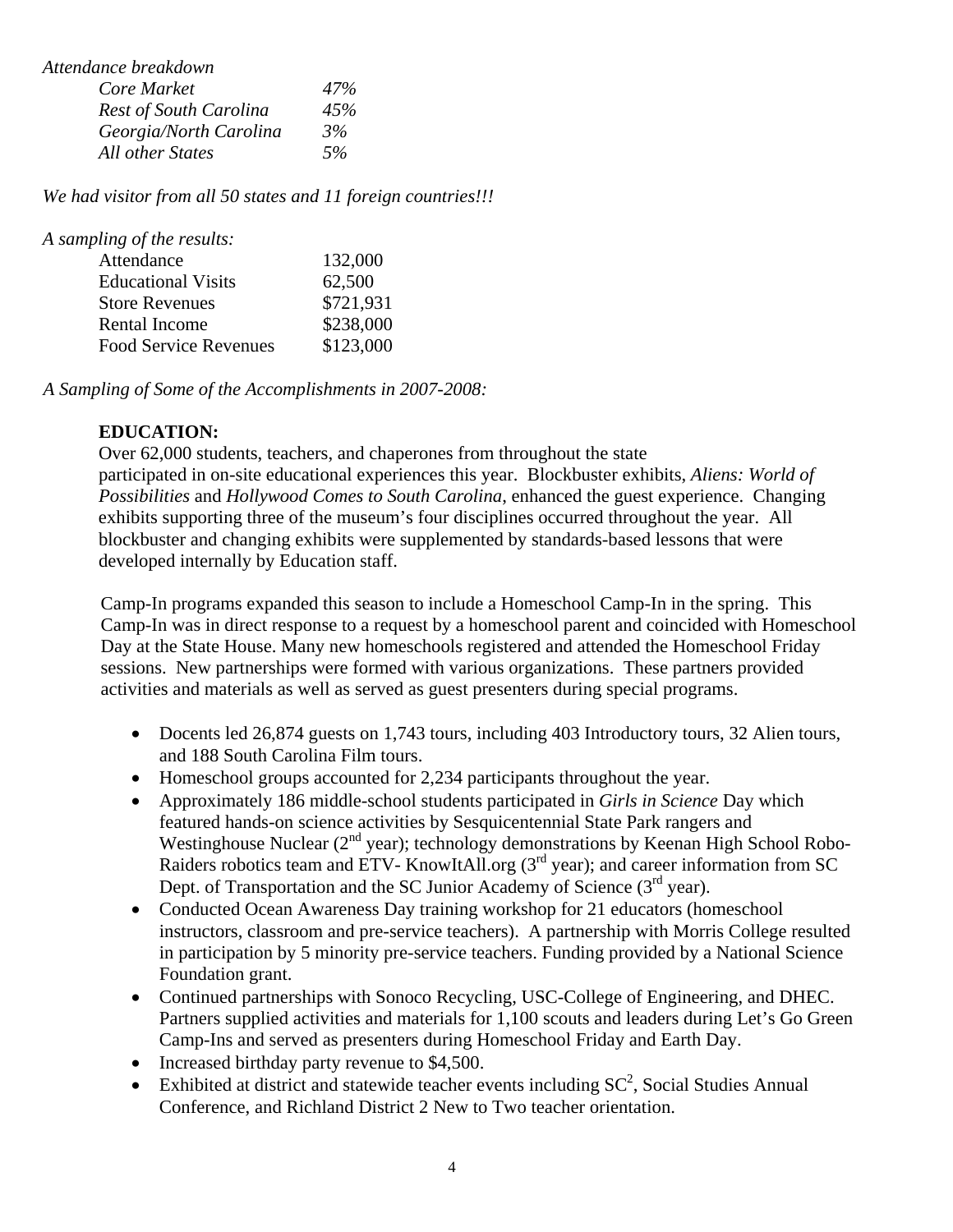- Completed professional development training: South Carolina Federation of Museums annual conference; Certified Friendly (Columbia Visitor's Bureau), webinars (American Association of Museums), and early learning seminar (Smithsonian Early Enrichment Center).
- Provided consultancy to NC Aquariums and Museum of York County on development of their Girls in Science Day and Homeschool Environmental Day, respectively.
- Initiated collaborative partnership with Bank of America volunteer matching grants assistance and for volunteer recruitment among career professionals.
- Provided summer internship opportunities for two youth volunteers.
- Composed letter of support for NASA National Air & Space Museum grant proposal to National Science Foundation. (Full grant awarded: July 08)
- Added over 43 new volunteers including 3 African-Americans and 2 youth.

## **PROGRAMS:**

The Programs Department presented a variety of programs and events during FY 07-08. An average of 13 exhibit-related and subject area programs were offered each month. Twelve annual events (eight signature events and four partnership programs) were presented by the Programs Department. The Traveling Exhibits Program earned \$4,175 from 21 exhibit rentals prior to being transferred to the Science and Outreach Department in March 2008.

- The S.C. Storytelling Network presented a workshop and story concert in July.
- Two programs were presented in conjunction with the exhibit *Edmund Yaghjian: A Retrospective.*
- *-* "Dancing Through the Decades" featured an evening of swing era social dancing and demonstrations in August. 208 guests attended with \$3,486.00 earned in revenue.
- *-* A bus tour of Columbia sites featured in Yaghjian paintings was conducted on September 15 in partnership with Historic Columbia Foundation. Approximately 19 people participated in the tour which generated \$665.00 in revenue.
- Programs staff conducted the  $2<sup>nd</sup>$  annual Spooky Sleepover, a public camp-in with a Halloween theme. Activities included storytelling, entertainment, and a family movie. 189 guests attended with \$2,864 earned.
- Fall events (Fall Heritage Festival, Tricks and Treats I & II) attracted more than 1,400 guests over 3 consecutive Saturdays in October.
- In conjunction with the exhibit *The Purse and the Person,* workshops were presented on making purses and developing high-end craft businesses.
- Local educator/actors Howard Burnham and Ed Beardsley were featured in one-man shows related to World War I in conjunction with the exhibit *Seeds of Change: South Carolina and the Great War.*
- Co-hosted Native American Film Festival for four nights during Native American Heritage Month in November. Films were shown in partnership with ECSIUT-Cherokee Indian Tribe of South Carolina.
- In December, Programs staff introduced a new holiday program, WinterFest. From December 15 – 30, daily programs were offered including children's winter camps, crafts and activities, StarLab, docent tours and holiday movies. The Jack Frost Jubilee featured international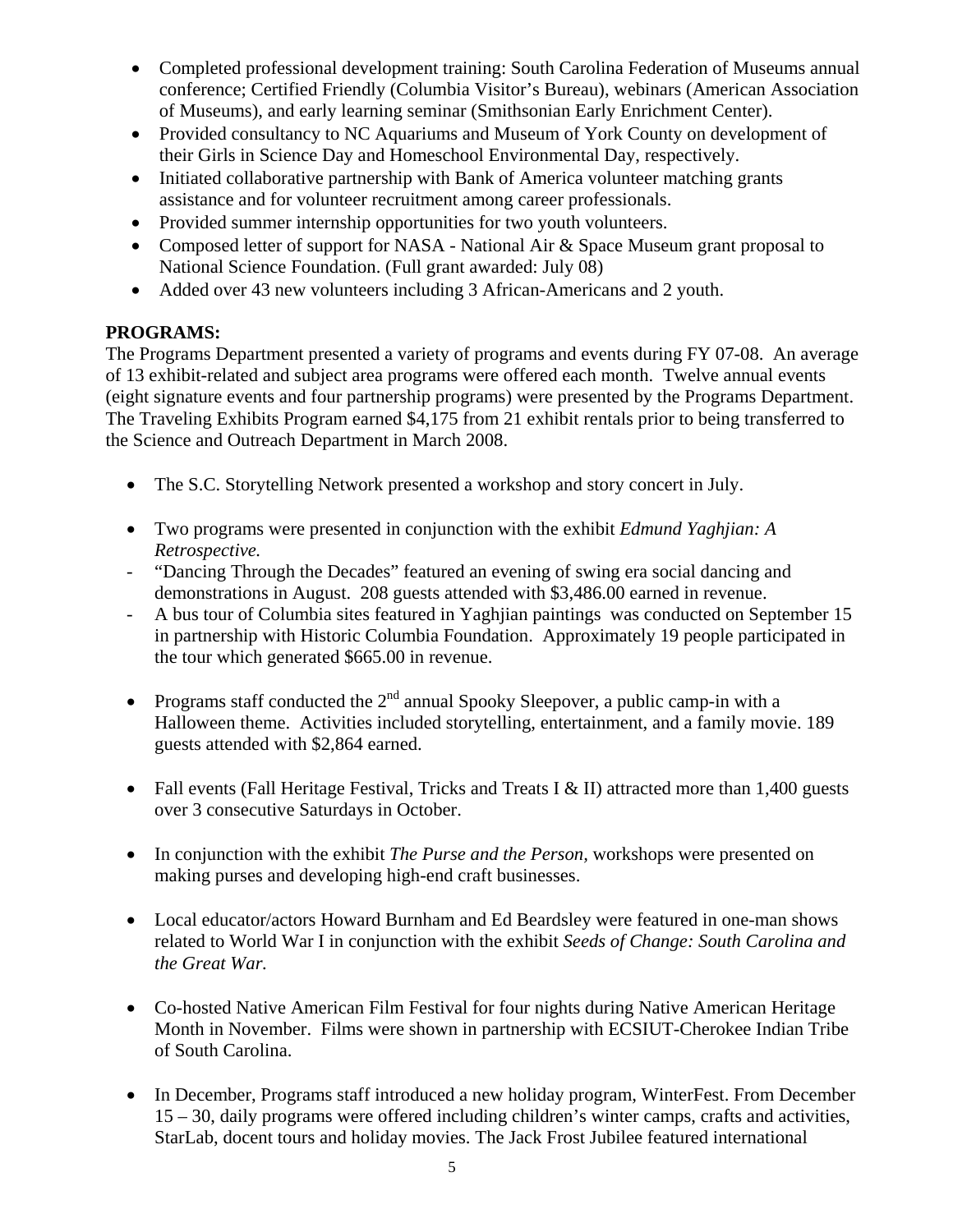holiday customs, carriage and hayrides, and school musical groups. A family movie night (A Night to Believe) featured "The Polar Express," storytelling with Craig Melvin and Santa Claus.

- Programs staff participated in the gala grand opening premiere of the new exhibit *Hollywood Comes to South Carolina: A Century of Filmmaking in the Palmetto State. Duties included* coordinating the Hollywood Celebrity Look-a-like Contest and member day programs featuring Hollywood Makeovers.
- Other *Hollywood*-related events included partnering with the University of South Carolina media department for a student film festival and the Nickelodeon Theatre for their annual Indie Grits Awards Ceremony in April. In June, Hollywood Family Fun Day featured a family breakfast with characters, games, prizes and a costume contest, Hollywood makeovers and a special scavenger hunt.
- The 2008 Museum Road Show in January earned \$3,500 in revenue, attracting 157 guests who purchased 437 appraisal tickets. Special ticket pricing was offered in honor of the SC State Museum's 20<sup>th</sup> Anniversary.
- A Martin Luther King Day Beloved Community Carnival and Ceremony were a part of the King holiday observance. This was the second year of this event which is conducted in partnership with City Year of Columbia.
- An African-American Genealogy workshop was presented by Alexia Helsley supporting the exhibit *Finding Priscilla's Children: The Roots and Branches of Slavery*. The workshop was attended by 14 participants and earned \$200 in program revenue.
- Programs staff produced and disseminated a promotional postcard and assisted with the spring public family camp-in, "Overnight at the State Museum." 43 children and adults participated.
- The 10th annual Tartan Fest celebration of Scottish Heritage was presented in April. Attendance was a record high with 1,093 persons.
- Education and Programs collaborated with the Science and Outreach department to present an Earth Day celebration in April. A lawnmower exchange and demonstrations by Sonoco Recycling and DHEC were among event highlights.
- The 5th annual Congaree Art Festival was presented as part of Artista Vista. This April event celebrates contemporary arts.
- A partnership with Celebrate Freedom Foundation resulted in "Military Tribute Day," in conjunction with the exhibit *TET: Military Victory, Political Defeat.* This program honored all branches of military service and featured re-enactors, military vehicles, a governor's proclamation honoring Vietnam veterans, a reunion of Guadalcanal veterans and a special ceremony with a keynote address by Medal of Honor recipient John F. Baker. Special invitations were sent to veterans groups and members of the state legislature with military backgrounds. Colonel Claude Eichelberger, Museum Commissioner, provided the Welcome during the Opening Ceremony.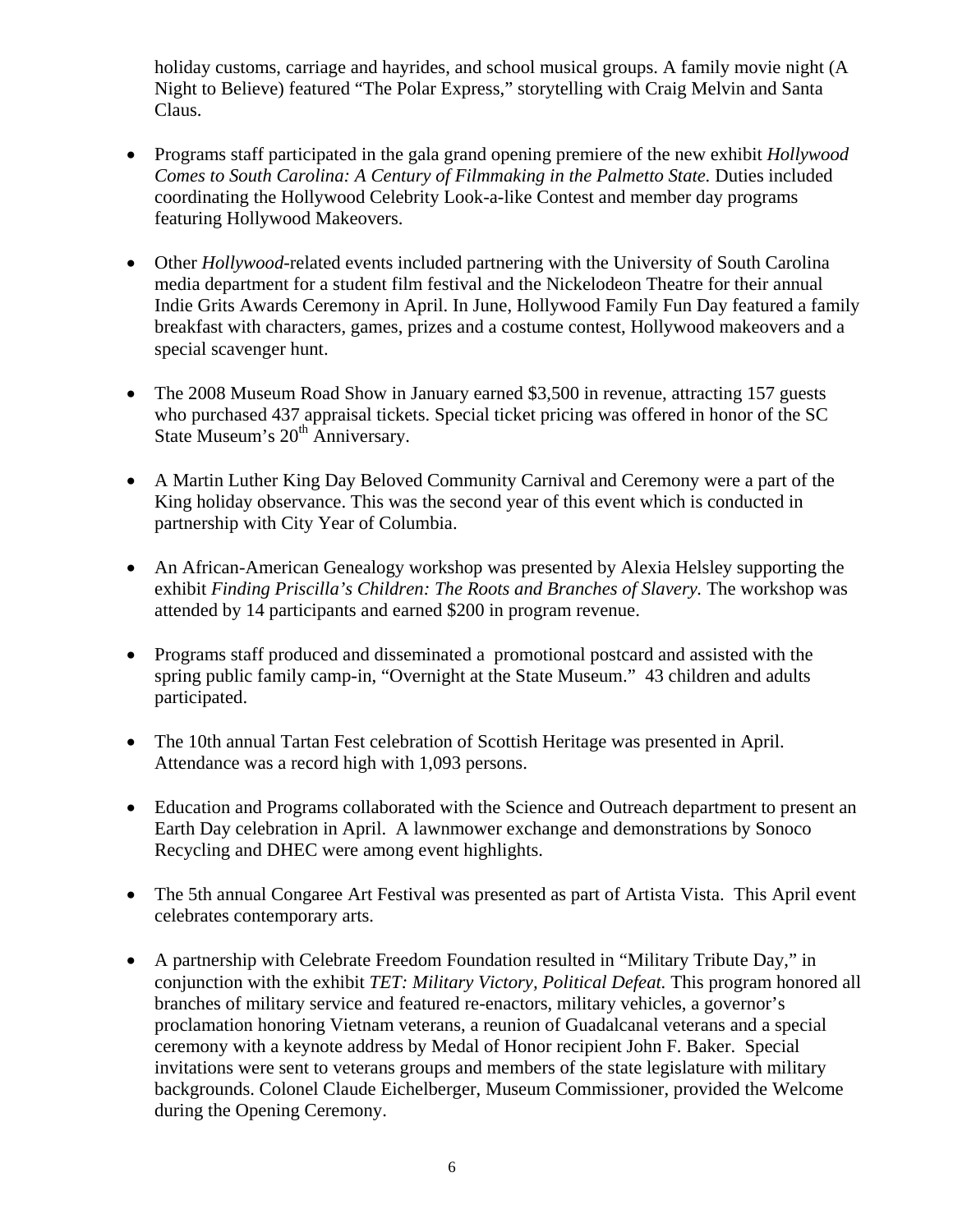- The first in a series of 3 lectures in conjunction with *Catch of the Day: Recovery of the Lake Murray B-25* was presented in June by John A. Hodge, a member of the foundation instrumental in raising the B-25 from Lake Murray*.*
- In conjunction with the  $20<sup>th</sup>$  Anniversary Juried Art Exhibition, Programs staff presented "Art" Day" in June, which featured 6 art activities for older children and 2 art activities for toddlers. Preschools and daycares were invited to attend.
- The Programs Department, working with Mad Science of Columbia, presented ten weeks of science camps, (twenty camps) for children in FY 2007-2008. 353 children were registered and revenue earned was \$10,931.98.
- The "Museum and a Movie" film series continued throughout the year with 84 viewings presented in conjunction with *Aliens: Worlds of Possibilities, Hollywood Comes to South Carolina: A Century of Filmmaking in the Palmetto State, Catch of the Day: Recovery of the Lake Murray B-25* and *TET: Military Victory, Political Defeat.* Two movie showings were offered every day in June.
- Part-time Program staff served as exhibit greeters for the two blockbuster exhibits; *Aliens: Worlds of Possibilities* and *Hollywood Comes to South Carolina: A Century of Filmmaking in the Palmetto State.* They also led children's crafts in the Stringer Discovery Center during signature events and Futuristic Family Fun.
- The Director of Education and Programs participated in management meetings weekly to update Department Directors and the Executive Director on the activities of the department and to offer input on museum policies. Additionally, she managed the department budget and conducted performance evaluations for full-time staff.
- **Eight Signature events were presented in 2007-2008** 
	- Fall Heritage Festival (October)
	- Tricks & Treats (2 Saturdays, October)
	- Public Camp-Ins (Spooky Sleepover October and Overnight at the State Museum April)
	- WinterFest—new signature event for the holiday season (2 weeks in December)
	- "Museum Road Show" appraisal day (January)
	- Tartan Fest (April)
	- Congaree Arts Festival (April)
	- Earth Day (April)

Four additional annual events were presented in collaboration with community partners. They include:

- Southeastern Toy Soldier Show (S.C. Military Miniature Society--August)
- Festival of Trees (Palmetto Health Richland Children's Hospital -- November)
- Gem and Mineral Society Show (Columbia Gem & Mineral Society -- November)
- Martin Luther King, Jr. Day Observance (City Year -- January)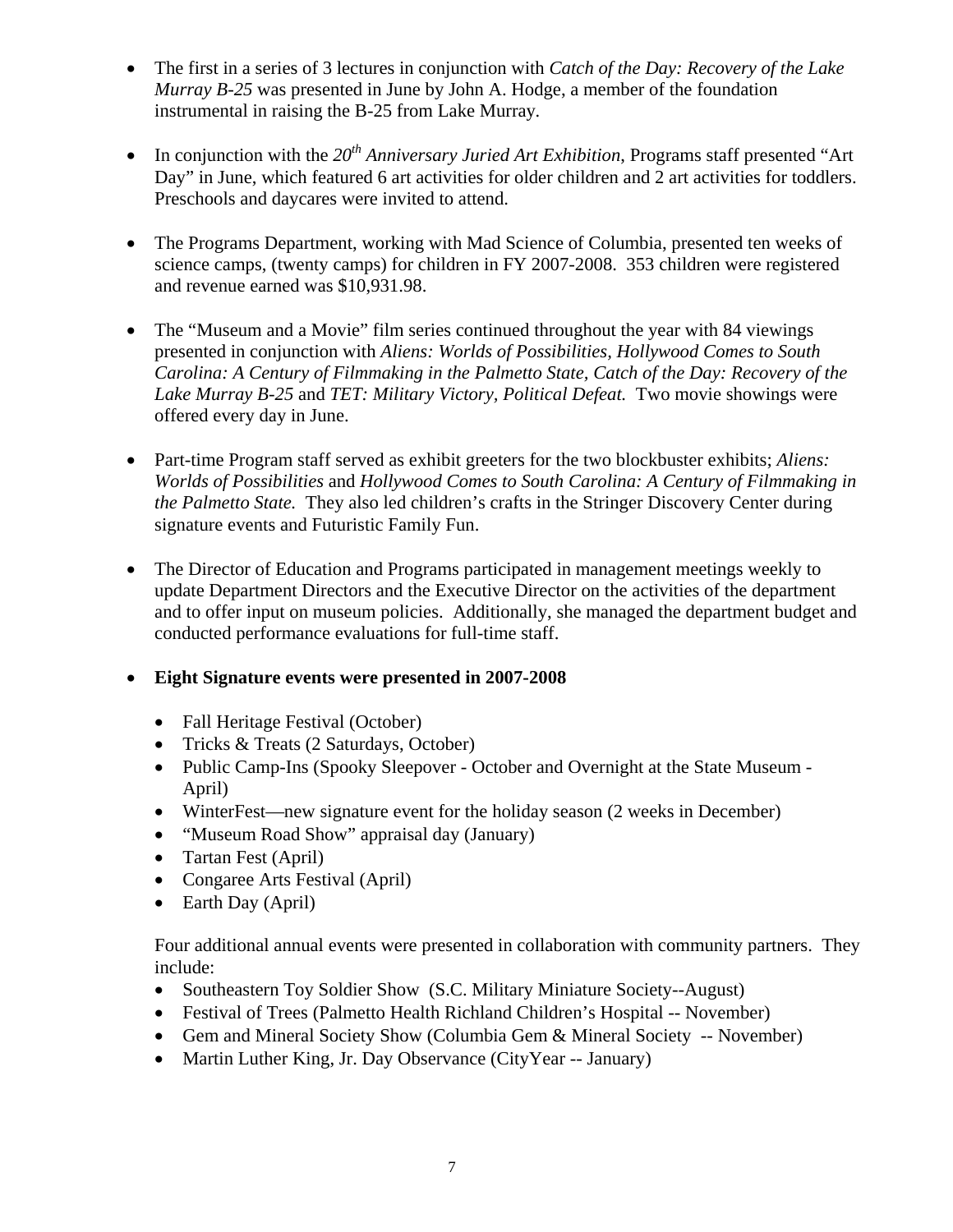## **COLLECTIONS:**

Fiscal Year 2007-2008 proved productive for the various disciplines at the State Museum, with numerous specimens/artifacts collected, several papers presented and published. Exhibits were numerous during this time.

- At least 11 exhibits were opened, including "TET: Military Victory Political Defeat," and several ancillary veterans events were centered on it.
- Over 700 objects new to the collections passed through Registration
- Seven papers and abstracts were submitted and/or accepted for publication and presentation.
- The OPT/Capital Campaign Project benefited from the donation of a number of telescopes and books from Mr. Robert Ariail.
- Nearly 1,000 pieces of art were submitted for consideration to the Juried Art Exhibit by 504 artists. One hundred and twenty-one pieces were selected by the jurors, and 11,000 guests passed through the Lipscomb Gallery during the run of the exhibit.
- Natural History began a "face-lift" in the storage area, with the development of a library and preparation/research area.
- The Curator of Cultural History, under the auspices of a Fulbright Scholarship, traveled to West Africa to study the cultural relationships between that region and South Carolina.
- A growing research effort is ongoing in Natural History, with the preparation of no less than 15 papers in various stages of development for publication.
- The Collections staff highlighted some of the unseen portions of the collections with the exhibit "20 Years of Treasures."

### **SCIENCE AND OUTREACH:**

The Department of Science and Outreach is responsible for museum-wide science content and multidisciplinary outreach programming to a wide variety of statewide audiences. The Department works with the Collections and Education/Programs Departments to create and deliver outreach programs based on stakeholder research and South Carolina students' educational needs. Responsibilities for content include Capital Campaign planning and program development, StarLab, Science Theatre, science lessons and tours. Programming will serve to fulfill the museum mission and generate revenue.

- StarLab earned \$13,606; 4,535 students and 344 adults viewed programs.
- Museum staff performed over 50 outreach functions this year, reaching over 22,000 South Carolinians. The work was statewide and beyond state boundaries and included public talks, formal presentations, consulting, and festivals. Outreach extended to Africa with Elaine Nichols trip.
- The Traveling Exhibits Program reached 13,470 people throughout the stated: earning \$4,750.
- Received \$4,200 from State Department of Education to produce StarLab training DVD, a teacher resource available on the Museum website.
- Department developed and expanded important partnerships, drawing attention to the Capital Campaign and supporting outreach initiatives.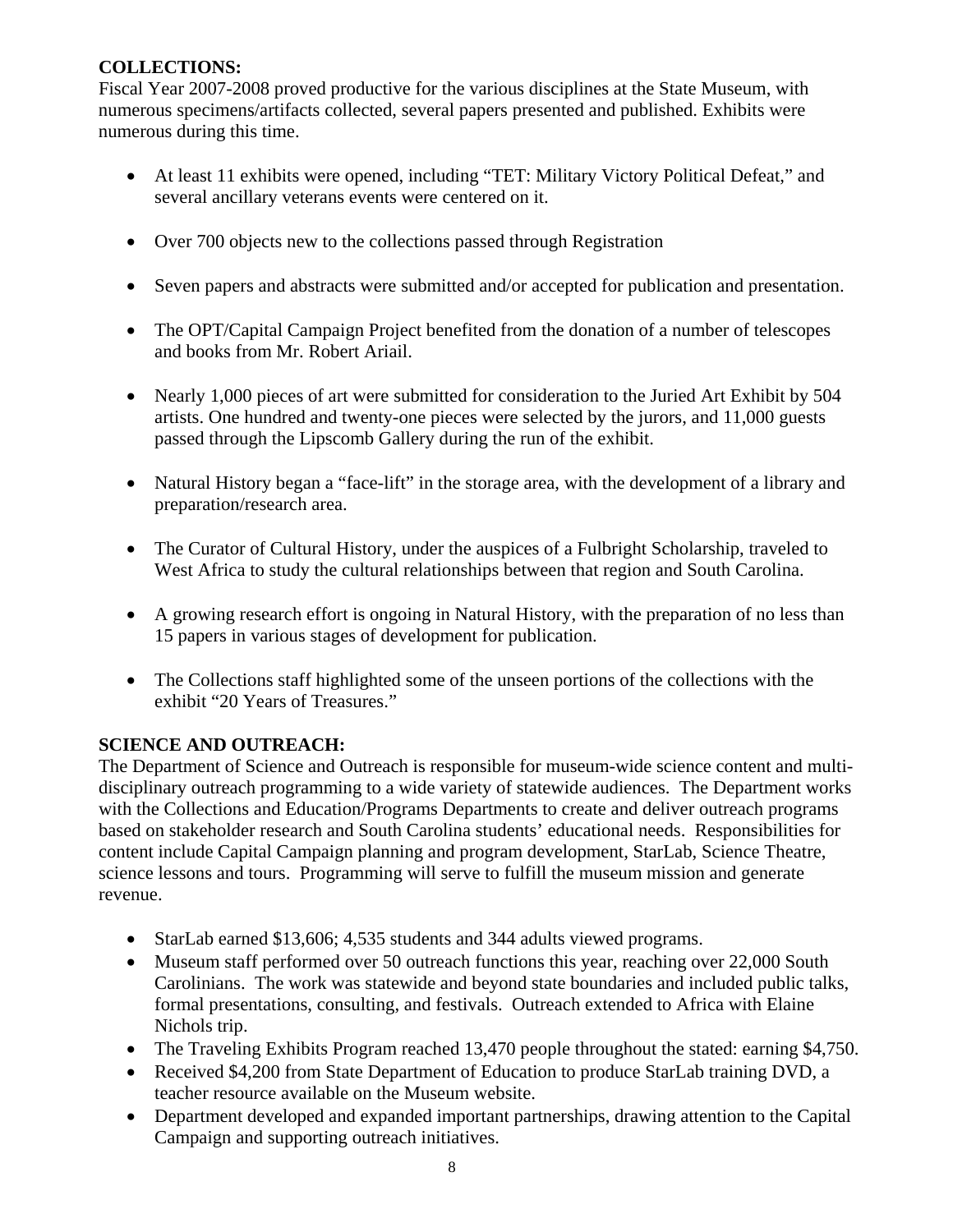- Outreach, Education, and Collections staff collaborated to record 5 ETV distance learning programming focused on SC education standards and delivered directly to teachers' classrooms.
- Director visited ten sites, where he met with staff at seven observatories, seven planetariums and one 4-D theater.

## **EXHIBITS:**

During FY '07-'08, the Exhibits, Building Services and Public Safety Department provided dismantling assistance, then repaired/repainted, designed, maintained and/or installed and provided security for 9 changing exhibits, including one off-site exhibit. Continued with the set-up and cleaning responsibility of the school kids eating area in the Congaree room and custodial service for the Crescent Café.

- Designed, produced, then installed the "blockbuster": *Hollywood Comes To SC* exhibit; later, negotiated and secured a Fall "blockbuster", *Leonardo da Vinci: Machines In Motion* exhibit.
- Added two new traveling exhibits: *Watermedia and Palmetto Hands.*
- Designed and produced many graphic projects: *Images* (quarterly publication); newspaper and billboard ads; flyers; postcards, sponsor packets, posters and program signage; street banners; 6 bimonthly guest calendars; invitations; exhibit panels, exhibit photographic enlargements, and exhibit labels, staff name badges, graphic buttons, forms, name cards and photographs.
- Kept our guests' "entry image experience" fresh with holiday, exhibit, and programmatic enhancements, including Fall Heritage Festival (with a pumpkin and scarecrow wagon), Halloween seasonal props in the galleries, WinterFest seasonal enhancements, Congaree Arts Festival display, and Fourth of July decorations.
- Relocated lobby lockers, and partially screened-off group visits administrative area. Assisted in the set-up then dismantled off-site booths: at Holiday Market, Bridal Fair, and assorted temporary off-site store sites.
- Produced, installed, or assisted in the installation of the following exhibits and displays: *Stavros Chrysostomides* (giant white shark artist); *Coplan Collection; Haunted Museum*, (all floors)*; Purses*; *HOLLYWOOD Comes to South Carolina; 20th Anniversary exhibit* A (all floor "teasers"); *TET: Turning Point of the Vietnam War; Finding Pricilla's Children; The Holocaust Remembered; Juried Art Show; 20th Anniversary exhibit B (all floor***)** "teasers")*; 20th Anniversary exhibit C* (gallery display, signs from past exhibits and objects from every county)*; Woodrow Wilson; B-25 recovery* exhibit. Two smaller displays included: *Tartan fest* and the *Military miniatures* display.

### **REVENUE:**

The Cotton Mill Exchange exceeded the revised sales plan of \$725,000 by 1% with sales of \$728,989. The store sales per cap rose to \$5.48 which exceeded prior year per cap of \$5.34. Food service sales exceeded plan of \$120,000 by 2% with total sales of \$122,795. Facility Rentals exceeded plan of \$230,000 by 3 % with total sales of \$237,641. The store, café, and facility rentals sales performance was impressive considering the museum's attendance dropped 6.7% from 2006/2007.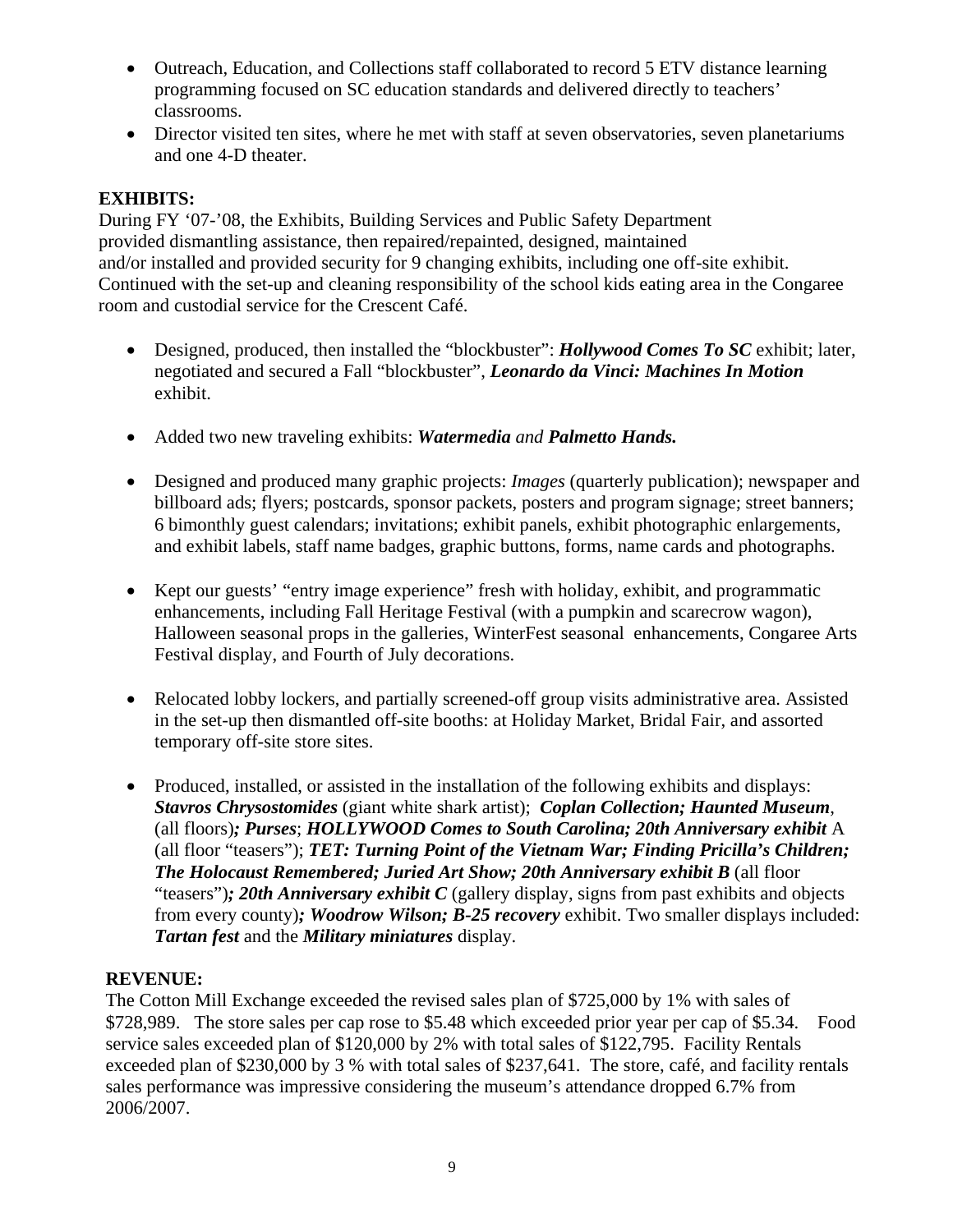- Maintained a themed satellite shop in the lobby of the museum throughout the year. Transitioned the shop once during the year with specific products to coordinate with blockbuster exhibits which were *Aliens: Worlds of Possibilities* and *Hollywood Comes to SC.*
- Our web site with SC Interactive produced record sales of \$5,868 our largest year since we started e-commerce sales in 2000.
- Achieved record off-site sales of \$46,857 at 4 venues throughout SC, our best performance since starting off-site sales in 2002.
- Achieved total food sales of \$122,795 which included a 20% increase in box lunch sales from prior year and café sales per cap increase of 4% from prior year. Maintained a DHEC rating of "A" for the Crescent Café throughout the year with several inspections during the year.
- Worked through the RFP process with procurement staff and Materials Management Office to award the café and exclusive day time catering contract to Dupre Dukes. Also finalized the new process for approved night time caterers.
- Ordered, prepared and served food at the first Gem and Mineral Show held at the museum November, 2007 and breakfast at the Hurray for Hollywood Breakfast, June 7, 2008.
- Staffed the Bar-B-Q at the Fall Heritage Festival and sold 390 servings prepared by regional cookers. Prepared and sold all of the side dishes, assorted drinks and snacks outside the museum adjacent to the Bar-B-Q cookers.
- Unique SC products began to arrive after two years of collaboration with buyers from the Governor's Mansion, the SC State House and the Confederate Relic Room to develop new products to be sold exclusively in our stores.
- The Director of Revenue finished out her term as President of the South Atlantic Chapter of the Museum Store Association. She collaborated with the Morris Museum of Art in Augusta, GA and presided over the regional meeting in September 2007.

## **MARKETING:**

There were numerous achievements and opportunities reached by the division during 2007-08. They included obtaining media sponsorships for major exhibits, obtaining marketing funds from the city of Columbia's two funds (A & H taxes) for marketing Columbia, plus obtaining funds from Richland County, securing a \$20,000 grant from Forest Acres to support the Aliens exhibit, and partnering with the area's other attractions. FY 07-08 continued to see new money granted to market the museum, as the museum received a total of 203,000.

- Awarded \$203,000 in Hospitality Tax grant from City of Forest Acres, City of Columbia Hospitality Tax, City of Columbia Accommodations Tax, and Hospitality Tax and Accommodations Tax funds from Richland County for marketing exhibits/activities.
- Established a monthly e-newsletter sent out by the PI/M dept. and began developing a new mailing list from the Web site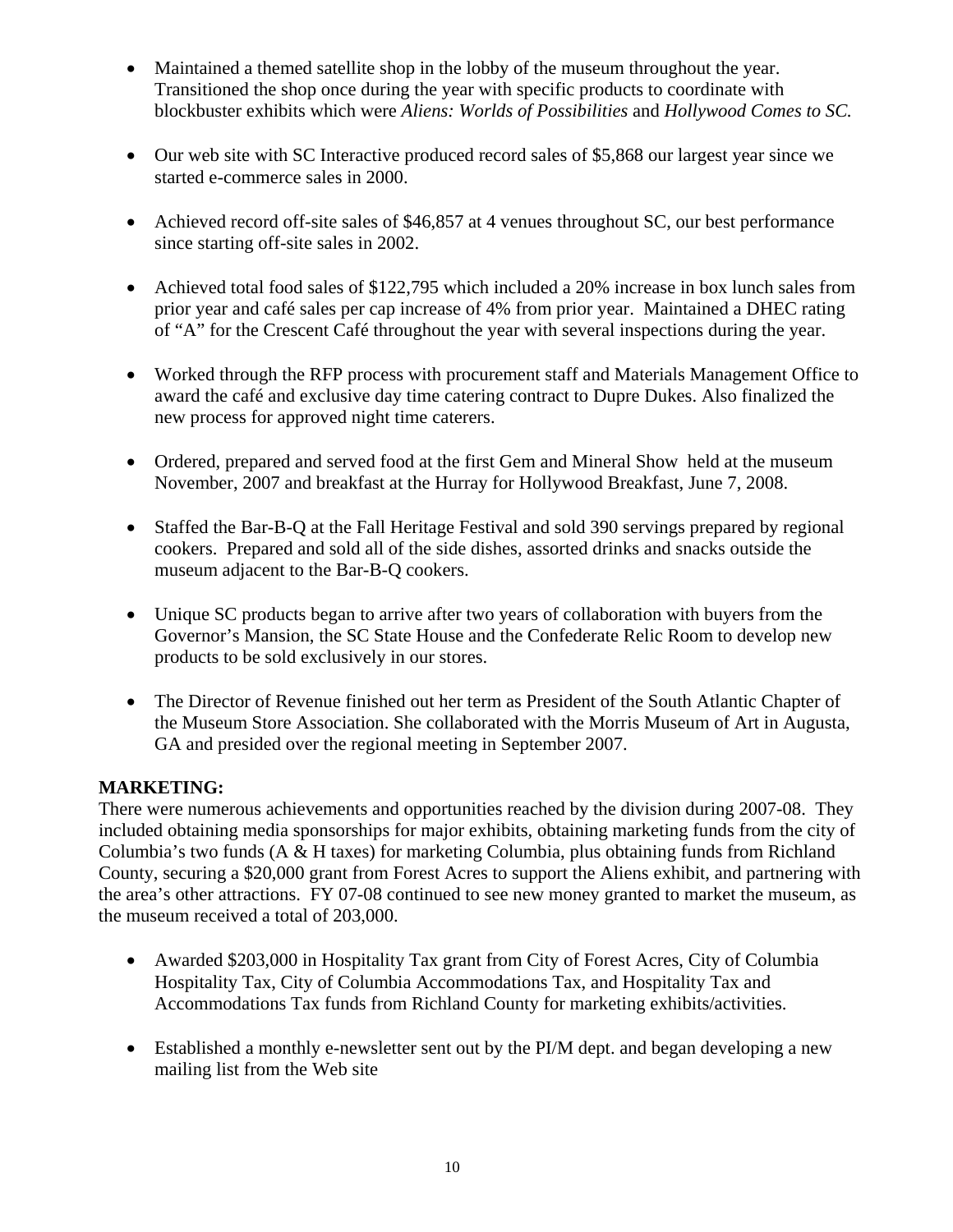- Statewide publicity for Jim Knight's excavation of 30 million-year-old sea turtle fossil. TV also included national exposure on CNN.
- Publicized exhibits such as Yaghjian, Aliens, World War I and Earth and Space, and activities/events such as Alien Invasion Day, Mad Science summer programs, Toy Soldier Day, Dancing Through the Decades, Yaghjian Tour, etc. through talk show appearances, news releases, print ads, etc.
- Continued promotion of ALIENS and Hollywood exhibits through ads donated by media sponsors, and also through spring-summer media campaign including TV in Augusta, radio and print in Greenville.
- Produced drafts for three Requests for Proposals: for getting marketing firm to assist with strategic planning; for audience research and for soliciting a radio group partner for promotions.
- Secured print, TV, radio and billboard media sponsors for blockbuster Hollywood Comes to South Carolina.
- Worked with Aristotle web site designers and new in-house webmaster to go live with the Museum's new web site Jan. 12.
- Planned and produced the opening event for the Hollywood Comes to South Carolina exhibit, including using celebrity impersonators for the red carpet "Star Walk," promoting through radio with live remote, getting TV and newspaper coverage, etc.
- Obtained photo of the Museum on the Midlands' AT&T phone book cover for 2008 for  $20<sup>th</sup>$ anniversary.
- Recruited Clear Channel Radio group to add its six stations to our list of Hollywood media sponsors
- Hosted Employment Security Commission for taping 30- min. program on filmmaking in SC which promoted Hollywood exhibit statewide on ETV
- Partnered with Capital City/Lake Murray Country tourism region regarding co-promotion of 20-hour anniversary celebration and FLW bass tournament.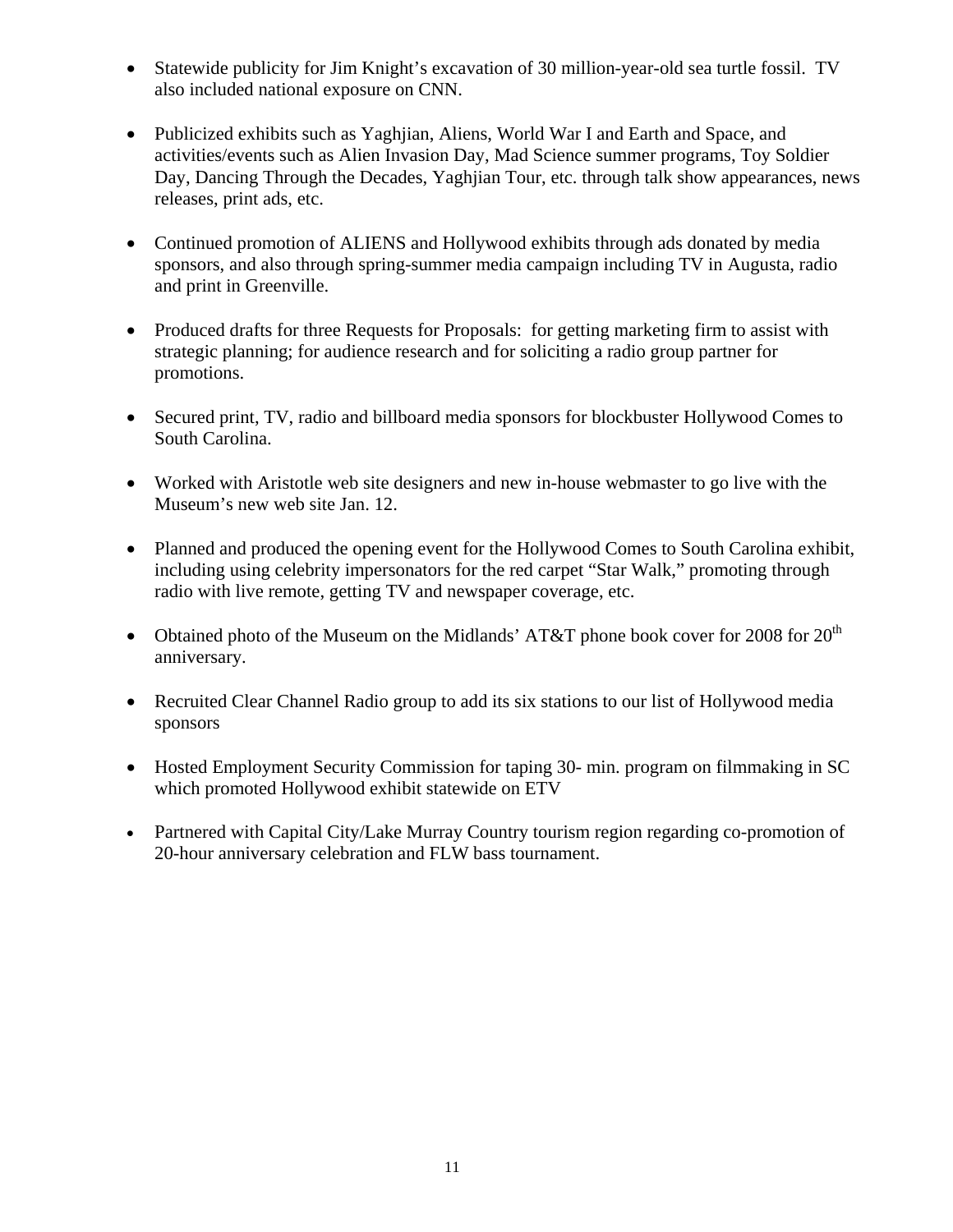## **3. Key Strategic Goals:**

The key current and long term goal of the State Museum is to remain current, competitive, and unique in the market place while maintaining its educational point of difference. The State Museum is competing for discretionary dollars and leisure time with a multitude of other various attractions, events, and places. We must remain diligent listeners to the needs and expectations of the citizens of South Carolina who are the "owners" of the facility. We must remain respectful of the past but committed to the future.

### **Key Comprehensive Goals Include:**

- Increasing attendance and revenues in order to become more self-sustaining and to self-fund desperately needed core improvements and renovations to the permanent exhibits.
- Increasing citizen, corporate, and foundation private financial support for the museum including increasing the corporate, family, and individual membership base.
- Build, preserve and use collections of distinction.
- To improve exhibits, educational programs and public programs that provides lasting experiences and impact.
- To provide assistance to the statewide museum community and to forge strategic alliances and partnerships that will magnify the museum's ability to provide benefits to the public.
- Provide facilities and technology that meet customer expectations, museum standards and programming needs.
- To secure a growing and diverse funding base to meet operational needs and to enable the museum to fulfill its vision of an ever-changing institution that is a model among museums nationally.
- Recapitalization and Renovation of dated core product.
- Maximize limited resources (time, staff, money, supplies, collateral)

### **Key Specific Goals:**

**Operations** 

- Increase General Admissions and Pre-Formed Group Attendance
- Retention of Marketing Firm to Develop Integrated Plan
- Maximize Web Site to Drive Attendance and Transactions
- Integration of differing department disciplines into a singular focus
- Maximize Revenue Potential of programs and additional revenue streams
- Maximize Partnerships with DOE and ETV.
- Negotiate a Favorable Lease Arrangement with B&CB
- Research to identify marketing and product gaps
- External Stake Holder communication
- Increase partners using their resources to deliver museum impacts
- Remodel of Guest Service Facilities such as Store and Ticketing
- New uses of volunteers
- Database: compile/use master database to better segment our marketing efforts
- Targeting specific audiences with aligned specific product
- Professional development (outside driven) and Staff Development (internal driven)
- Review/adjust all pricing (tickets, programs)
- Maintain and improve exhibit development process
- Mega Blockbuster research and feasibility
- Implement e-commerce ticketing
- Offsite promotion and revenue creation
- Tracking of impacts off site and other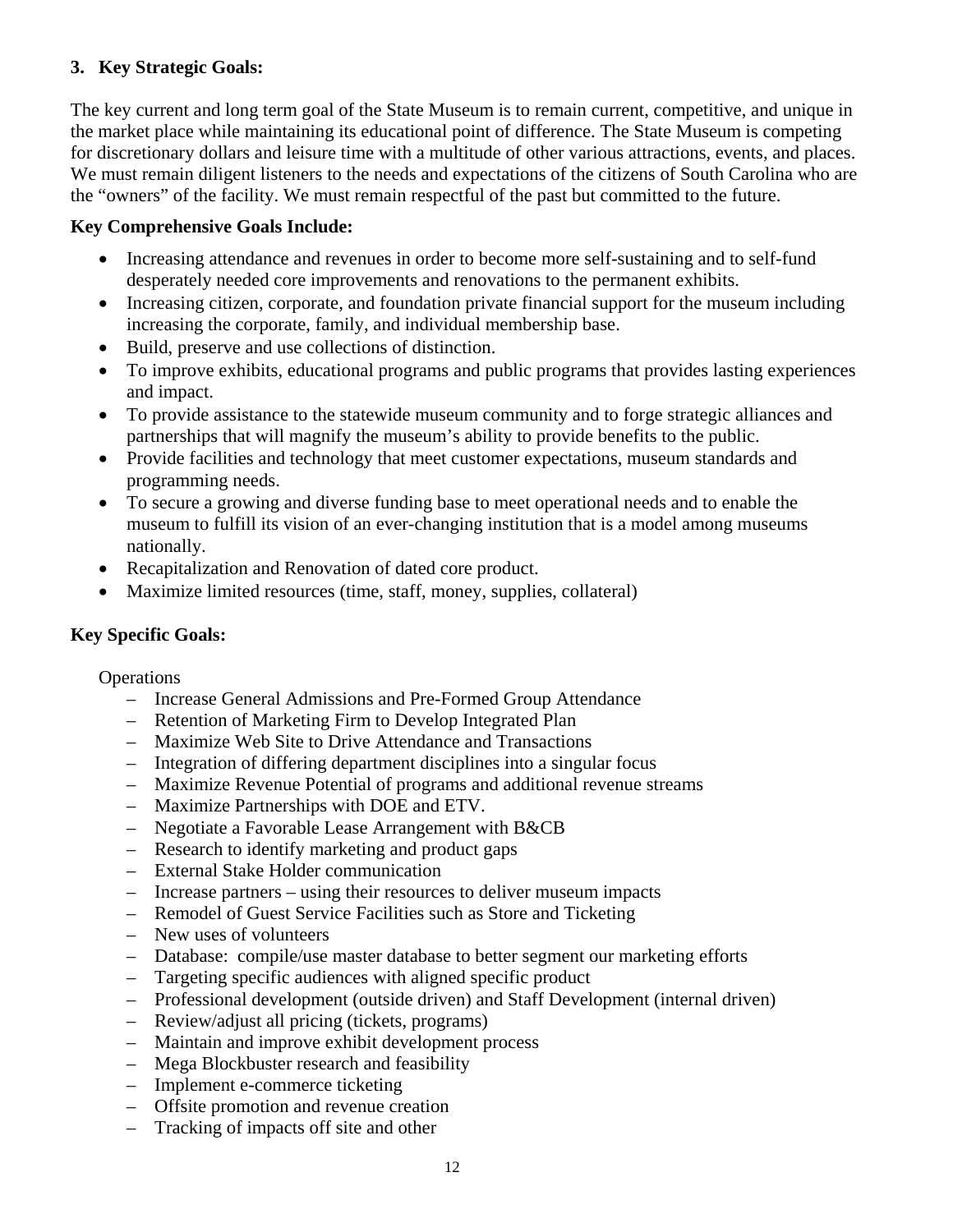OPT

- Finalizing OPT Design
- Supporting Private Fund Raising Efforts for OPT
- Reconcile Construction Oversight and Cost Issue with B&CB
- Programming of OPT space

20 Year Old Facility

- Renovation of Permanent Exhibits
- Combating Competition that is more Current and Appealing

## **4. Opportunities & Barriers:**

The South Carolina State museum has the potential to reach and thus impact many more people. We need to focus our limited resources (time, staff, and dollars) on priorities that most deliver on the desired results of our mission. As a result, some past tasks deemed important may be discontinued such as our consultation with other museums. Also impacted has been the elimination of our artifact conservation department, reduction in educational research and collections, and our outreach into the community.

## **Opportunities:**

- Increasing Private Contributions
- Acquiring more volunteers and docents.
- Better utilization of part time labor and more use of volunteers
- Creating productive partnerships with other facilities.
- Training all staff to be more Guest focused on a quality visit experience.
- Reaching out more into the community and into more areas of the State.
- Better utilization of the permanent collection to create new engaging and interactive exhibits,
- Creation of innovative programs and events to stimulate visitation.
- Creation of additional new revenue sources such as temporary concessions, photo opportunity, audio tours, and preferred catering.
- Establishment of a beneficial relationship with the Edventure children's museum and all other Columbia attractions.
- Use of our Retail expertise to form beneficial financial partnerships with other organizations.
- Creation of marketing partnerships that stretch limited advertising funds.
- Writing more operational grants to help fund special needs.
- Retooling existing permanent exhibits to bring back their vitality.
- Continued development of new revenue streams such as contract services, offsite retail, and paid programming
- Enhanced partnership relationship with South Carolina Museum Foundation
- Aggressive marketing to induce more pre-formed groups to visit.
- Continued planning and development of the OPT Project. This will add an observatory, planetarium and interactive 4-D theater to the museum, substantially enhancing our commitment to education in South Carolina and making the museum a major center for science education in the Southeast.

## **Barriers:**

- The huge rent financial obligation of over \$2,000,000/year, which makes up 50% of our base appropriation.
- The operation of a current, competitive facility in the parking lot.
- Sourcing and creating impactful exhibits with limited funds
- Finding cooperative partners for funding in a tight economy.
- Competition for once exclusive retail product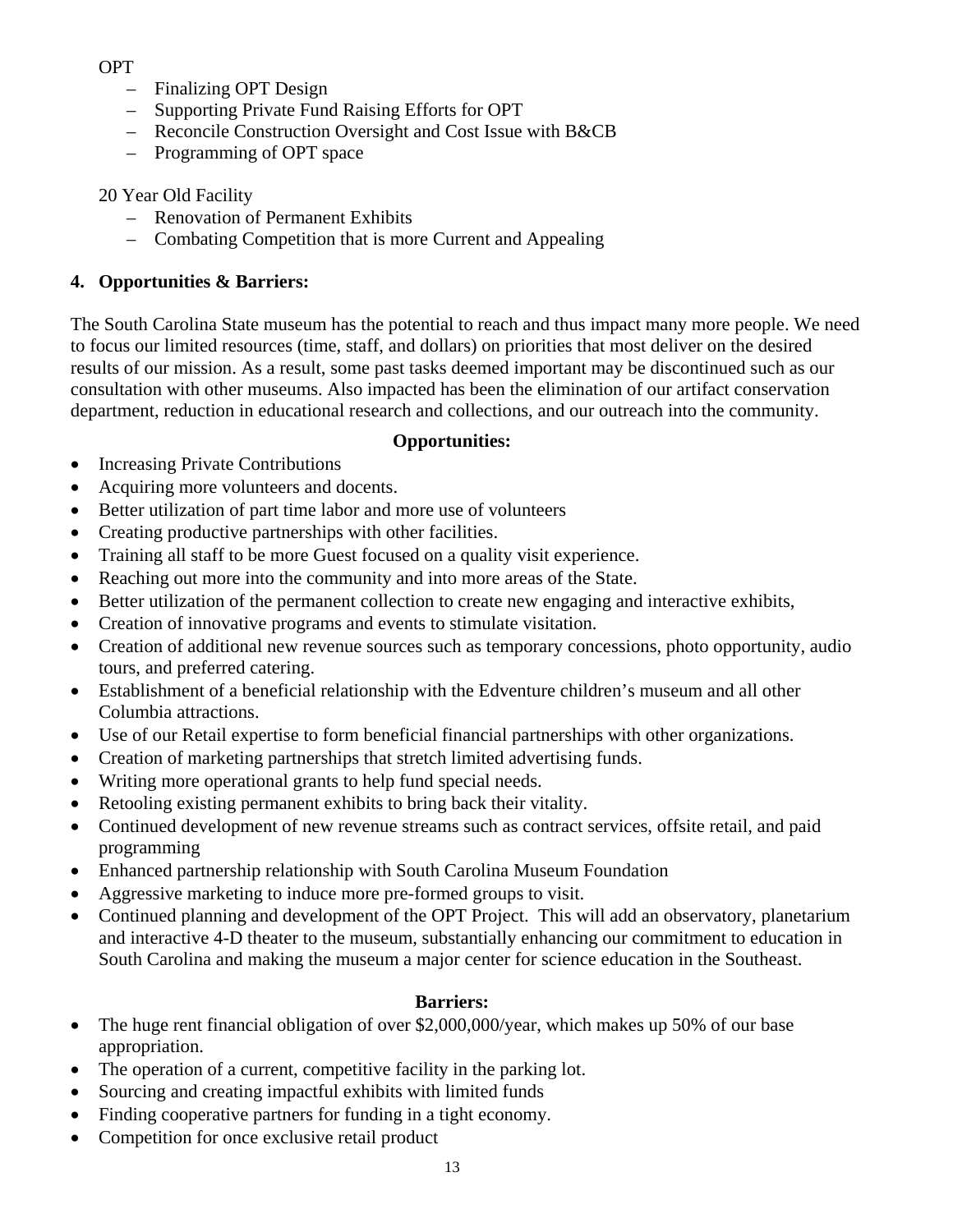- Lack of confidence in the operations by the major stakeholders.
- An image of being old and outdated.
- Shifting the culture of an established institution into an environment of change.
- School testing and budget cuts that restrict out of classroom travel.
- Acquiring funding sources for needed facelift of exhibits.
- The continued transition of agency senior management into more self directed innovation and accountability

### **Issues:**

- Increased competition in the market selling SC related products.
- Increased competition from brand new rental and meeting spaces.
- Out of date store with aging fixtures and worn and stained carpet.
- Competition from increasing number of local and statewide festivals, museums, cultural organizations, and family entertainment centers.
- Website capability to promote events is underutilized.
- Not enough pre-formed groups are visiting the museum
- Audience research is not current
- State marketing funds have diminished in the face of hard economic times
- The Traveling Exhibit Program has few offerings and minimal promotion.
- Higher gas prices and school fuel budget reductions will impact school-based visitation.
- Knowledge of education offerings is limited.
- Lack of diversity in volunteer corps.
- Need for comprehensive training of full and part- time staff.
- Integration of technology has not reached its full potential.
- Competition for scarce cultural artifacts for collection and exhibit
- Staying current on discipline technology advances
- Lack of training for South Carolina Enterprise Information System (SCEIS)
- Accounting Procedures are dated
- Introduction of new South Carolina Enterprise Information System (SCEIS) relating to the Human Resources / Payroll module (Paperless)
- Human Resources policies and procedures are dated
- Introduction of new Neo Gov, Retirement and Insurance implementation of online services (Paperless)
- Capital Campaign procurement process is ill defined
- Budget & Control Board Lease is not signed
- Guests and facility rental clients are demanding a building-wide wireless network
- Current Gift Card/Pass modules has not been implemented in the Cotton Mill Exchange
- Integrated marketing with education and marketing departments plan not in place.
- Impact of programs, exhibits, and Capital Campaign lack state-wide visibility.
- Hands-on science gallery is old and deteriorating
- Museum teacher professional development activities do not meet State Department of Education requirements for recertification credits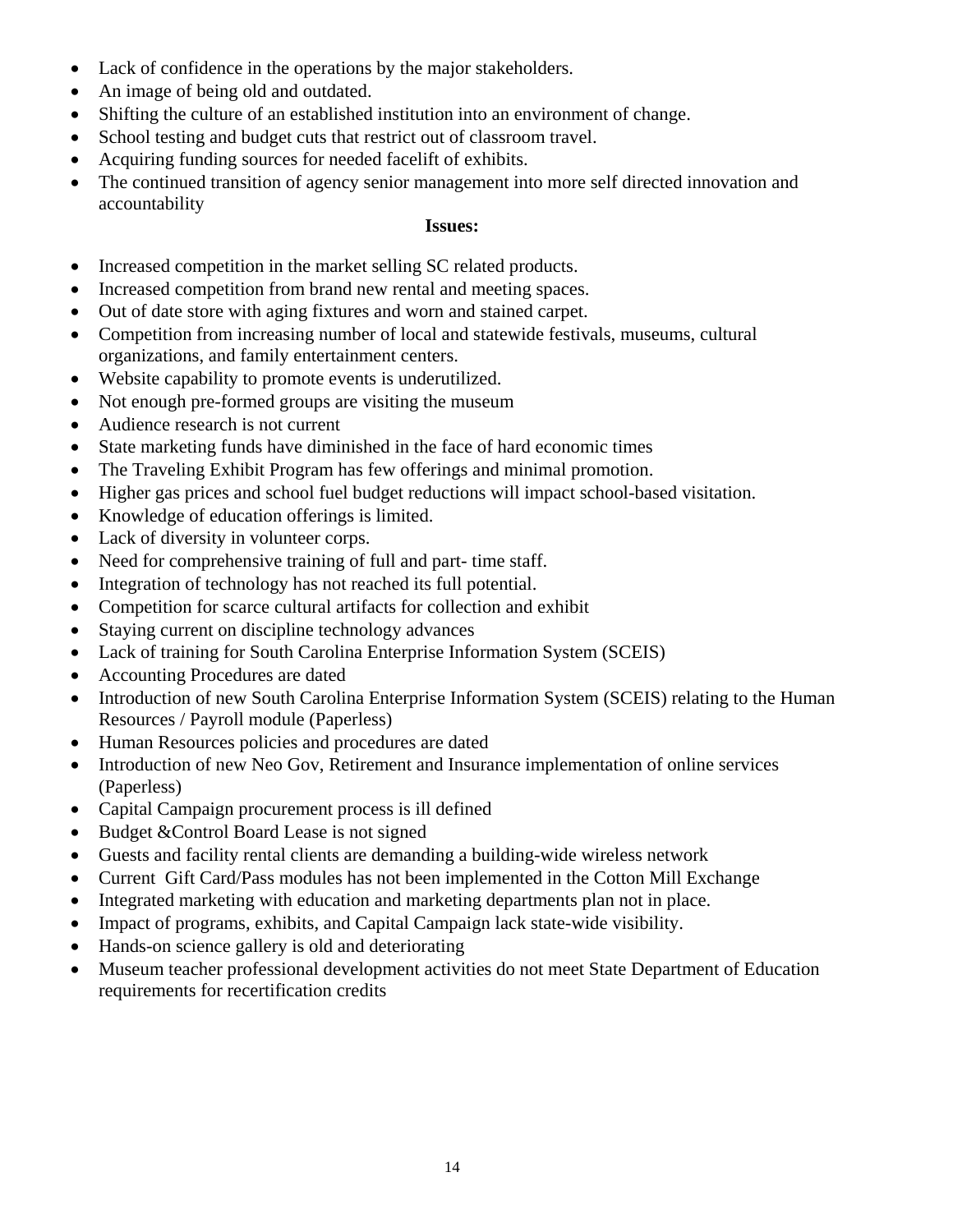### **5. Accountability Report Usage**

The accountability report is one of the vehicles used by the museum to communicate to the staff and its stakeholders the pertinent issues and resulting strategies and direction for the agency. Business plans and operational plans are thus developed in the context of the information and issues presented in the report.

Each staff member and Museum Commission Trustee is given a printed copy of the report. Before the first of the year, the report will then be discussed in subsequent staff and board meetings. The Executive Director of the agency clarifies any points and the personnel have a chance to react from their perspective to the information presented.

The report is a valid mechanism that the museum uses to insure all stakeholders understand the issues and see the vision of the facility.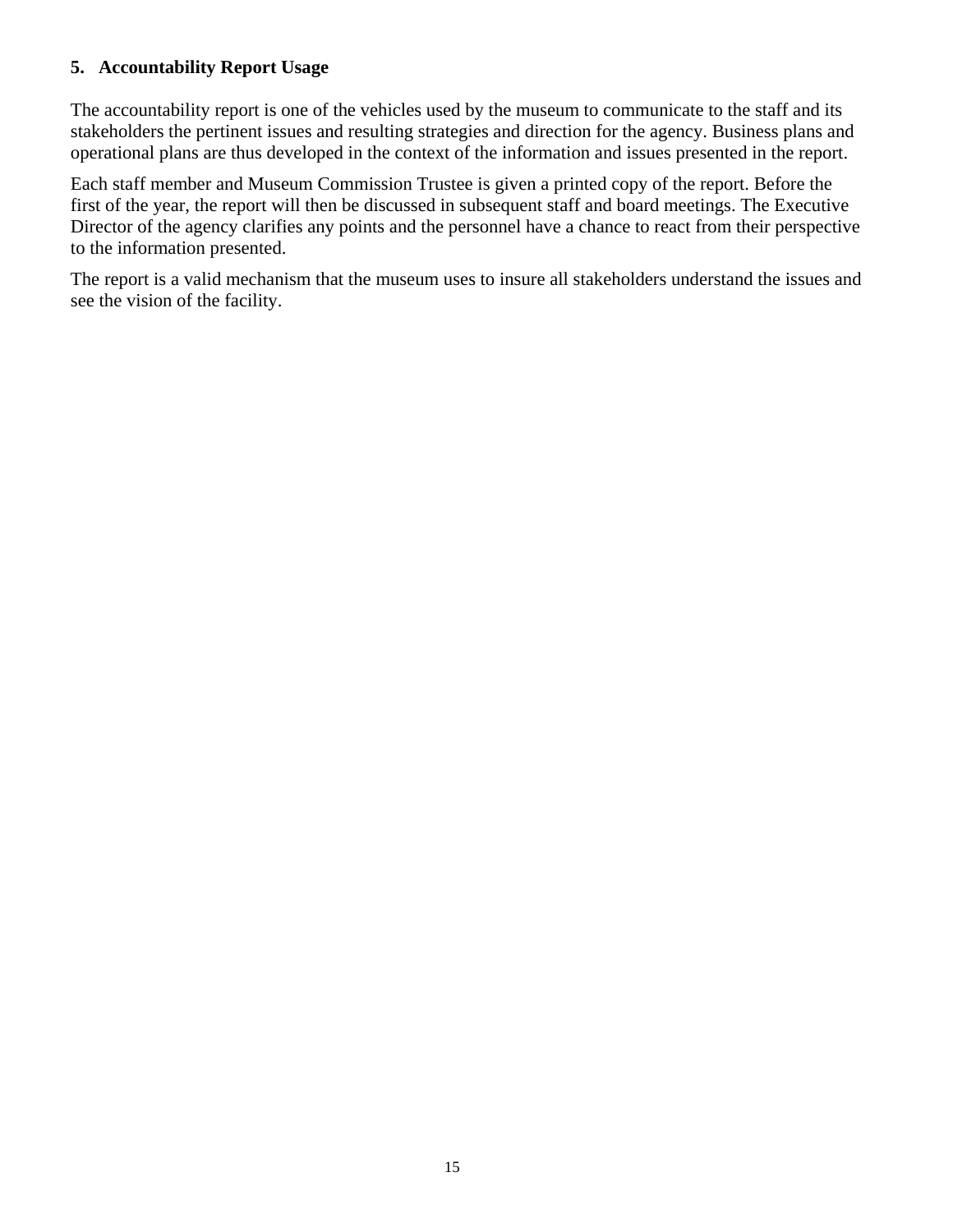### **II. BUSINESS OVERVIEW:**

### **1. Major Products and Services:**

The South Carolina State Museum is the primary storyteller of the history of South Carolina. We tell our story through our rich, diverse collection displayed through interactive, engaging exhibits. The galleries housed in our historic building are used to educated, inspire and enrich the lives of schoolchildren and families. We also tell our story through special events and programs that reach out to all segments of the citizens of South Carolina. Specifically we use:

- Interactive, engaging, educational exhibits
- Educational programs and written curriculum
- Web site interaction
- Collection of historical artifacts, scientific specimens and works of art
- Public programs, performances, lectures and workshops
- Special events
- The Museum store (The Cotton Mill Exchange) and the Museum Café (Crescent Café)
- Facility Use Rental
- Fabrication of Exhibits and Graphic Panels for third parties.
- Consultation, assistance & training for other (local) museums/institutions

## **2. Key Customers**

The State Museum is owned by the citizens of the state and supported by the appropriations from the legislature as well as earned funds.

- All people of South Carolina
- Educators
- Traveling visitors & guests from other states & countries
- School Children & teachers from South Carolina & neighboring states
- Meeting and event planners and organizers
- Gift buyers and collectors
- Preformed groups such as church, senior, educational, etc.
- Local museums & institutions of higher education
- The SCFM through museum services.
- Individuals involved in research
- Businesses
- Internal departments

Requirements and Expectations-

- Quality, current, competitive exhibits of excellence
- Entertaining, Educational, Interactive experiences
- Programs that are unique, tell stories and inform
- Family friendly
- Curriculum that adheres to educational standards
- Outstanding Guest Service
- Outstanding value for time and dollars expended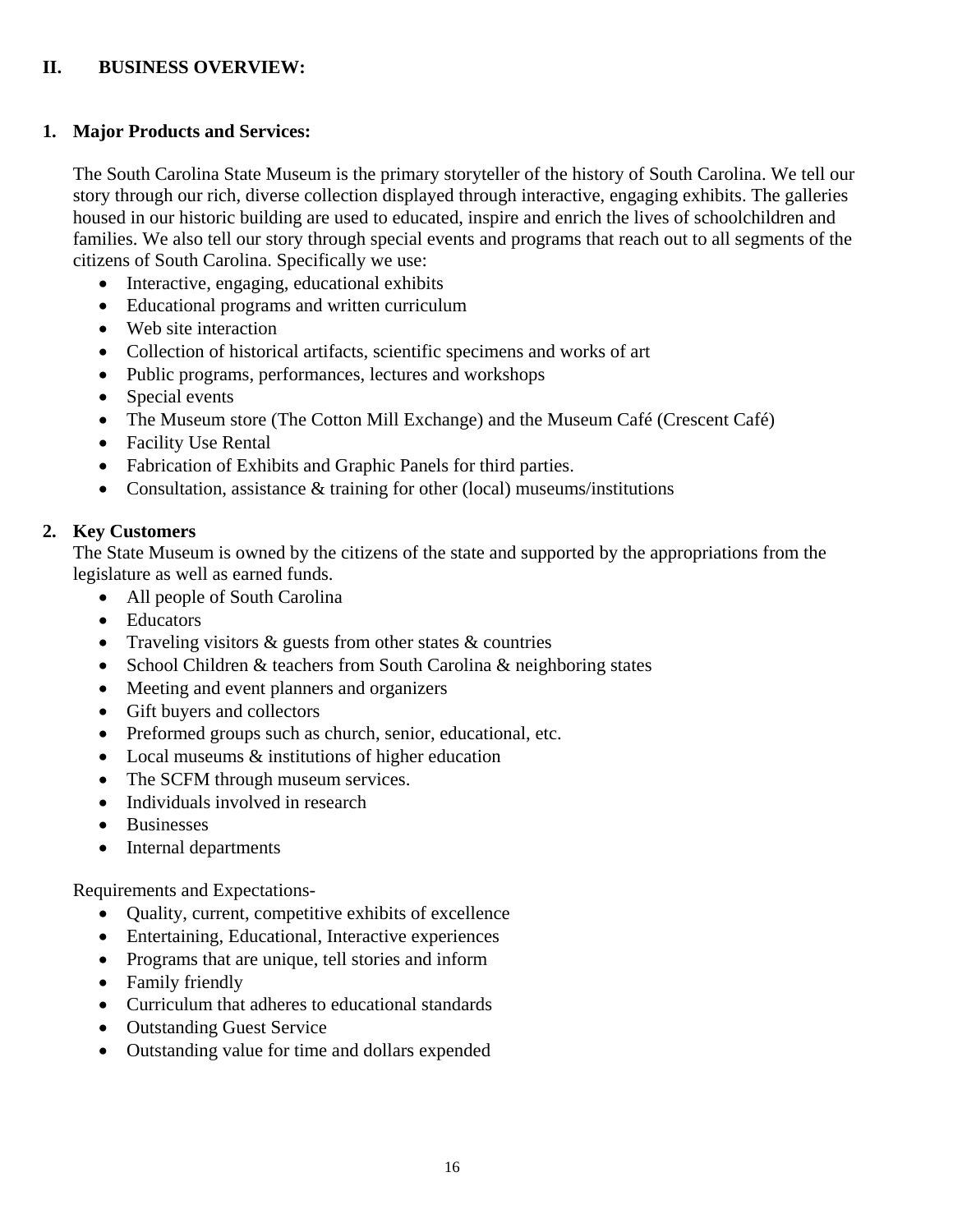### **3. Key Stakeholders**

- Museum Staff
- South Carolina Museum Foundation
- Museum Commission Trustees
- General Assembly and Governor of South Carolina
- Donors
- Collectors
- Museum Members

## **4. Key Suppliers and Partners:**

The State Museum relies on a number of organizations and business to help support the needs of the facility. The organizations derive from both the private and public sector. Staff support, facility support, and product support are all vital to the success of the museum.

- State of South Carolina
- The South Carolina Museum Foundation
- Volunteer Board and Commission members.
- Other state agencies such as General Services and BPS that provide services.
- Scholars, artist, performers and other craftspeople
- Merchandise, Equipment, Printing, Supply, and Food vendors and purveyors
- People of South Carolina and beyond that donate services and/or items for the collection
- Volunteers
- ETV and State Archives and History
- Columbia Attractions Zoo. Art Museum, Edventure, Historic Columbia
- City of Columbia and Forest Acres
- Richland and Lexington Counties
- Media Providers Print, Outdoor, Radio, Broadcast, Cable

## **5. Operation Location:**

The State Museum is located in the Columbia Mills Building at 301 Gervais Street in Columbia, South Carolina. The State Museum also travels across the State to participate in retail markets in an effort to generate additional earned revenue as well as build outer market awareness. Additionally, the museum has a portable planetarium (Star Lab) that is taken offsite to schools for astronomy programming.

### **6. # of Employees:**

- Authorized Full-time Positions (FTE's): 44 (Includes Unclassified Executive Director)
- $\bullet$  Un-Classified 1
- Positions Filled as of 06/30/07 38.5
- Positions Vacant as of 06/30/07 5.5
- # of Part-time positions as of 06/30/07 55
- Grant Funded 4.5

## **7. Regulatory Environment**

Section 60-13-10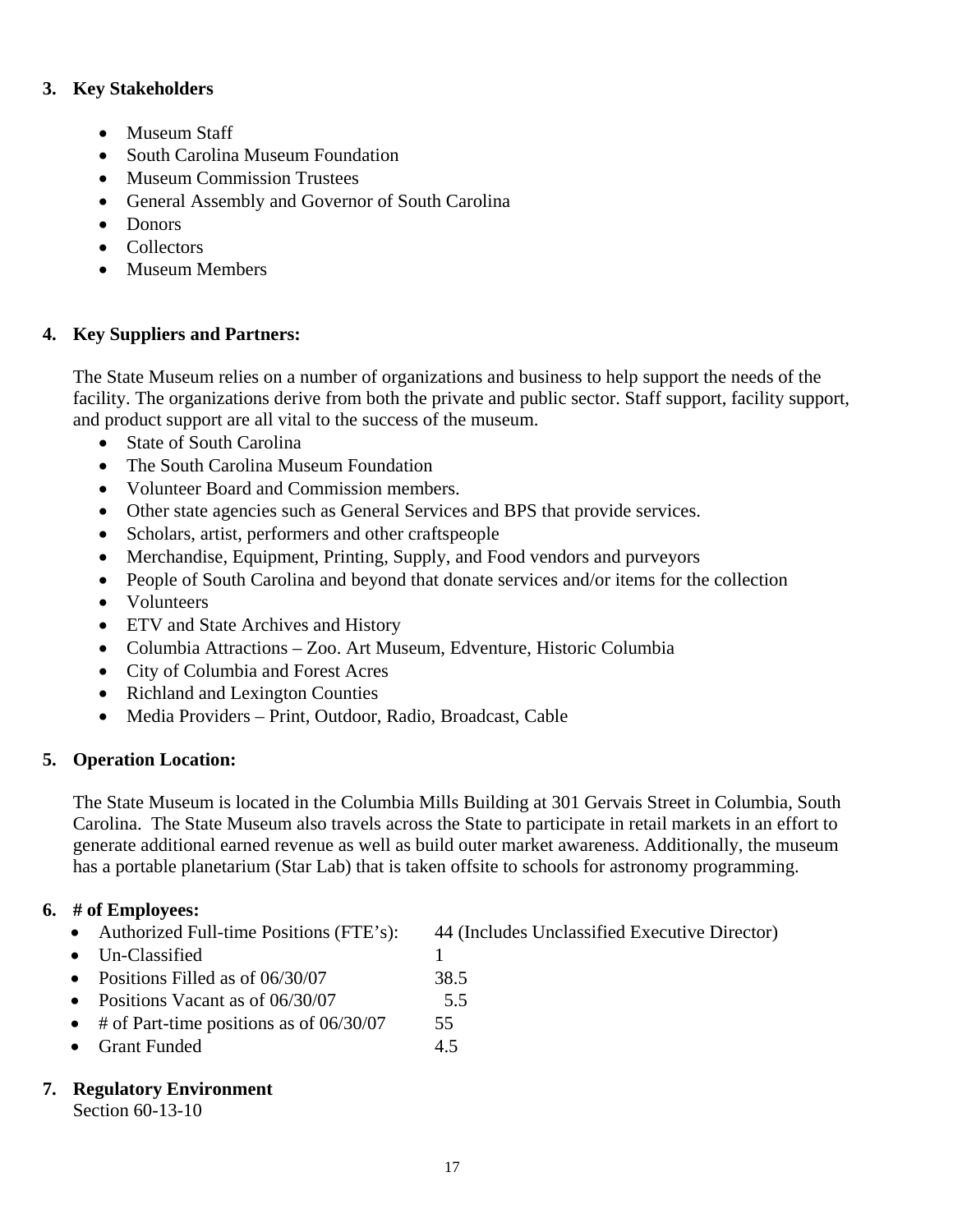## **8. Key Strategic Challenges**

- Finalize Funding of OPT capital renovation project
- Rent/Lease burden 50% of state appropriation
- Private Funding Support
- 20 year old, dated facility and exhibits

## **9. Performance Improvement Systems**

- EPMS
- Departmental Business Plan development
- Goal setting quantitative and qualitative
- Weekly Director Meetings and Bi-annual plan reviews with peers.
- Visitor and User Feedback
- Stakeholder feedback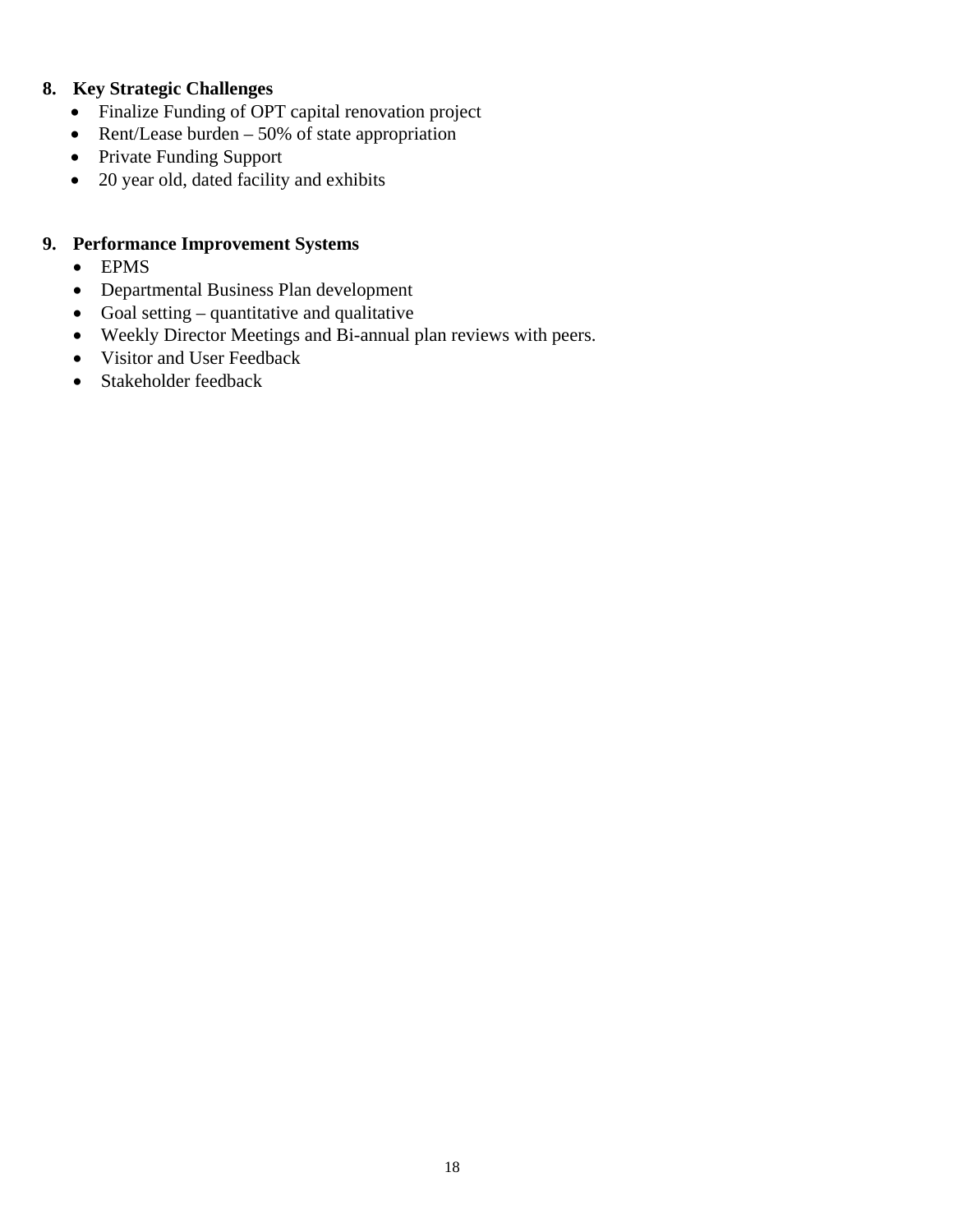### **10. Organizational Chart:**

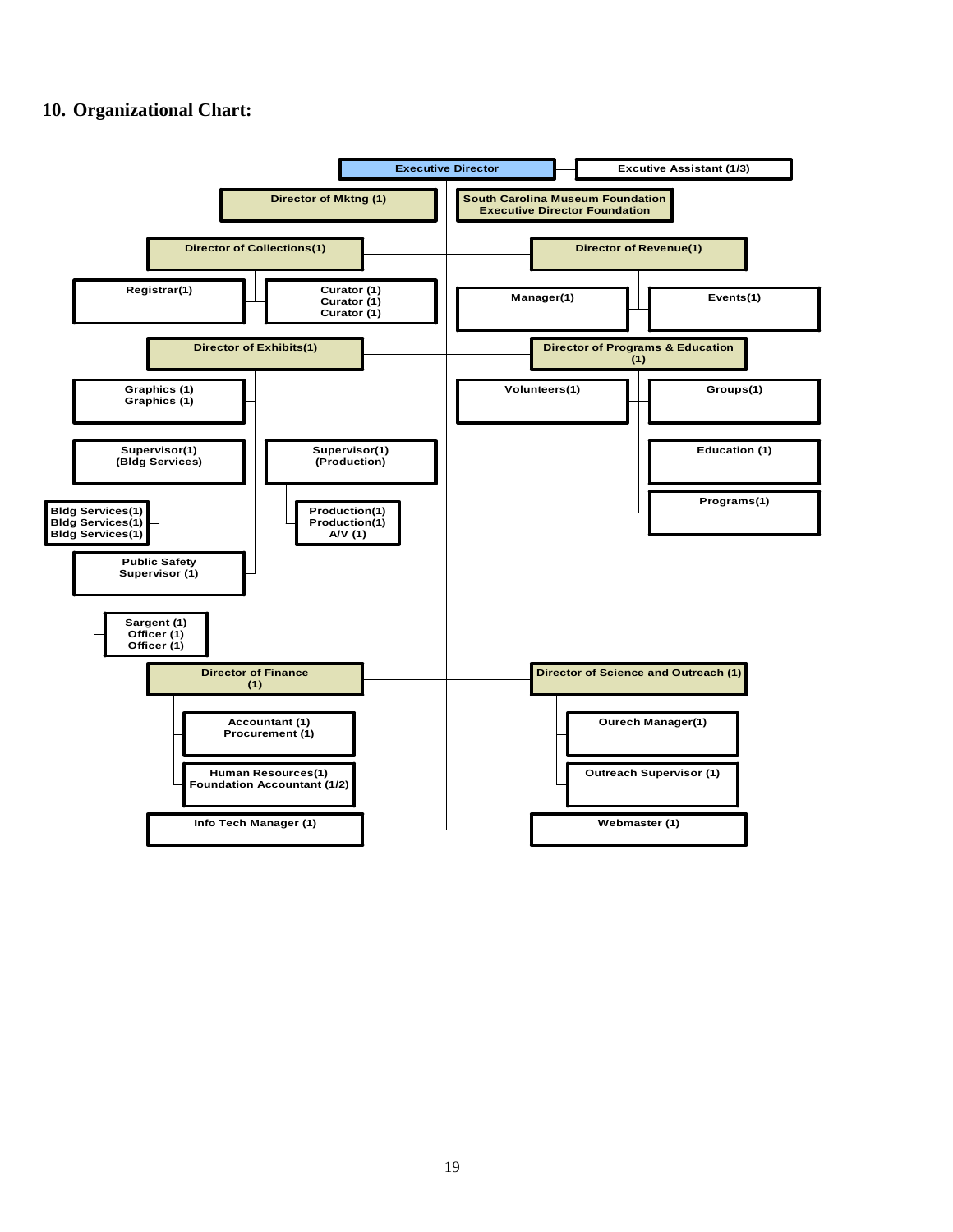## **Expenditure/Appropriations Chart**

|                                  | FY 06-07 Actual Expenditures |                 | FY 07-08 Actual Expenditures |                    |         | FY 08-09 Appropriations Act |    |                    |              |           |
|----------------------------------|------------------------------|-----------------|------------------------------|--------------------|---------|-----------------------------|----|--------------------|--------------|-----------|
| <b>Major Budget</b>              | <b>Total Funds</b>           | General         |                              | <b>Total Funds</b> | General |                             |    | <b>Total Funds</b> | General      |           |
| <b>Categories</b>                |                              | <b>Funds</b>    |                              |                    |         | <b>Funds</b>                |    |                    | <b>Funds</b> |           |
| Personal                         |                              |                 |                              |                    |         |                             |    |                    |              |           |
| Service                          | \$<br>1,764,277              | \$<br>1,480,083 | \$                           | 1,828,282          | \$      | 1,656,524                   | \$ | 1,937,078          | \$           | 1,789,025 |
| Other<br>Operating               | \$<br>4,645,171              | \$<br>2,950,852 | \$                           | 4,091,674          | \$      | 2,714,073                   | \$ | 3,159,979          | \$           | 1,829,820 |
|                                  |                              |                 |                              |                    |         |                             |    |                    |              |           |
| Special Items                    | \$<br>25,000                 | \$<br>25,000    | \$                           | 25,000             | \$      | 25,000                      | \$ | 25,000             | \$           | 25,000    |
| Permanent<br>Improvements        | \$<br>40,228                 |                 | \$                           | 11,591             | \$      | 11,591                      |    |                    |              |           |
|                                  |                              |                 |                              |                    |         |                             |    |                    |              |           |
| <b>Case Services</b>             |                              |                 |                              |                    |         |                             |    |                    |              |           |
| Distributions to<br>Subdivisions |                              |                 |                              |                    |         |                             |    |                    |              |           |
| <b>Fringe Benefits</b>           | \$<br>488,741                | \$<br>419,572   | \$                           | 529,014            | \$      | 532,935                     | \$ | 584,723            | \$           | 532,935   |
| Non-recurring                    |                              |                 |                              |                    |         |                             |    |                    |              |           |
|                                  |                              |                 |                              |                    |         |                             |    |                    |              |           |
| <b>Total</b>                     | \$<br>6,963,417              | \$<br>,875,507  | \$                           | 6,485,561          | \$      | 4,940,123                   | \$ | 5,706,780          | \$           | 4,176,780 |

# **Other Expenditures**

| Sources of                         | FY 06-07<br>Actual  |                     | FY 07-08<br>Actual |  |
|------------------------------------|---------------------|---------------------|--------------------|--|
| <b>Funds</b>                       | <b>Expenditures</b> | <b>Expenditures</b> |                    |  |
| Supplemental<br>Bills              | \$<br>9,532,329     | \$                  | 3,485,000          |  |
| Capital<br>Reserve<br><b>Funds</b> |                     | \$                  | 3,000,000          |  |
| <b>Bonds</b>                       |                     |                     |                    |  |
| Lottery                            | \$<br>500,000       |                     |                    |  |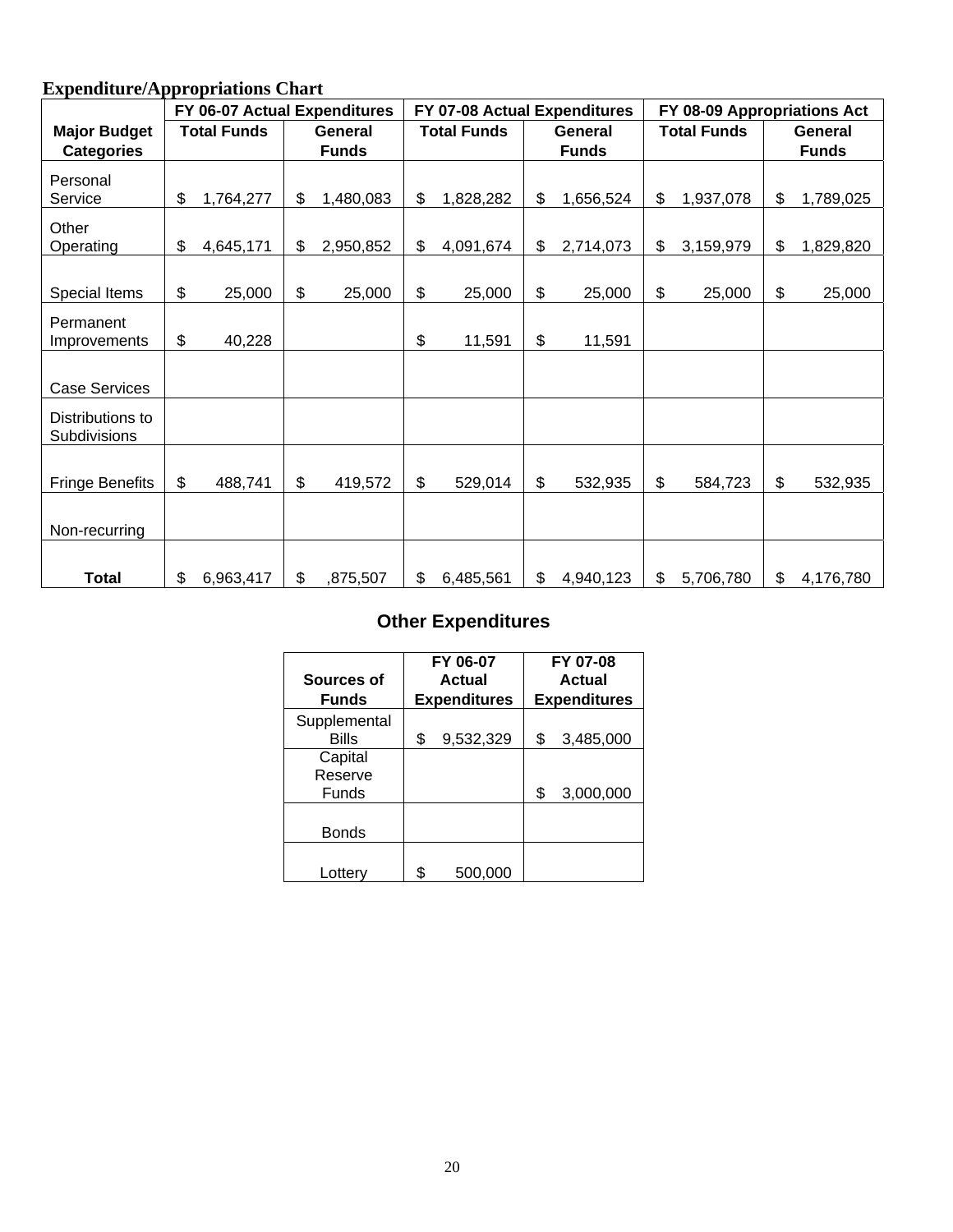| Program<br><b>Number</b><br>and Title | <b>Major Program Area</b><br><b>Purpose</b><br>(Brief)                                                                                                                                   | FY 06-07<br><b>Budget Expenditures</b> |            |     | FY 07-08<br><b>Budget Expenditures</b> |            | <b>Key Cross</b><br><b>References for</b><br><b>Financial Results*</b> |                                               |
|---------------------------------------|------------------------------------------------------------------------------------------------------------------------------------------------------------------------------------------|----------------------------------------|------------|-----|----------------------------------------|------------|------------------------------------------------------------------------|-----------------------------------------------|
| IB - Guest                            |                                                                                                                                                                                          | State:<br>Federal:                     |            |     | State:<br>Federal:                     | 175,446.00 |                                                                        | $7.20 - 7.29$<br>$7.50 - 7.51$ , $7.3 - 7.31$ |
| Services,                             | Operation of Admissions, the Gift Shop, Food                                                                                                                                             | Other:                                 | 929,224.00 |     | Other:                                 | 818.469.00 |                                                                        |                                               |
| $HIC -$<br><b>Benefits</b>            | Service, and other resell opportunities.                                                                                                                                                 | Total:                                 | 929,224.00 |     | Total:                                 | 993,915.00 |                                                                        |                                               |
|                                       |                                                                                                                                                                                          | % of Total Budget:                     |            | 25% | % of Total Budget:                     |            | 24%                                                                    |                                               |
|                                       |                                                                                                                                                                                          | State:                                 | 308,337.00 |     | State:                                 | 361,895.00 |                                                                        | 7.80 - 7.83, 7.50 - 7.51                      |
| $IIA -$                               | Responsible for the collecting, preserving,                                                                                                                                              | Federal:                               | 51,372.00  |     | Federal:                               | 71,573.00  |                                                                        |                                               |
| Collections,<br>$HIC -$               | storing, interpreting, and exhibiting the                                                                                                                                                | Other:                                 | 10,955.00  |     | Other:                                 | 11,869.00  |                                                                        |                                               |
| <b>Benefits</b>                       | specimens/artifacts that represent South<br>Carolina's past, present and future                                                                                                          | Total:                                 | 370.664.00 |     | Total:                                 | 445,337.00 |                                                                        |                                               |
|                                       |                                                                                                                                                                                          | % of Total Budget:                     |            | 10% | % of Total Budget:                     |            | 11%                                                                    |                                               |
| $IIB -$<br>Exhibits, IIIC             | Responsible for the fabrication and upkeep of<br>exhibits, public safety, building services, and<br>graphic design which includes departmental<br>support.                               | State:                                 | 790,462.00 |     | State:                                 | 899,342.00 |                                                                        | 7.40 - 7.44, 7.50 - 7.51                      |
|                                       |                                                                                                                                                                                          | Federal:                               |            |     | Federal:                               |            |                                                                        |                                               |
|                                       |                                                                                                                                                                                          | Other:                                 | 97,027.00  |     | Other:                                 | 71,156.00  |                                                                        |                                               |
| - Benefits                            |                                                                                                                                                                                          | Total:                                 | 887,489.00 |     | Total:                                 | 970,498.00 |                                                                        |                                               |
|                                       |                                                                                                                                                                                          | % of Total Budget:                     |            | 24% | % of Total Budget:                     |            | 24%                                                                    |                                               |
| $\text{IIC}$ -                        | To fulfill the educational mission by providing<br>quality learning experiences for the visitors as<br>well as responsibility for managing group<br>reservations and volunteers/docents. | State:                                 | 192,796.00 |     | State:                                 | 147,499.00 |                                                                        | $7.70 - 7.74$                                 |
| Education,                            |                                                                                                                                                                                          | Federal:                               | 900.00     |     | Federal:                               | 1,200.00   |                                                                        | 7.50 - 7.56,7.61                              |
| $HIC -$                               |                                                                                                                                                                                          | Other:                                 | 29,122.00  |     | Other:                                 | 23,298.00  |                                                                        |                                               |
| <b>Benefits</b>                       |                                                                                                                                                                                          | Total:                                 | 222,818.00 |     | Total:                                 | 171,997.00 |                                                                        |                                               |
|                                       |                                                                                                                                                                                          | % of Total Budget:                     |            | 6%  | % of Total Budget:                     |            | 4%                                                                     |                                               |
| $IIE -$                               | To present educational, entertaining, and                                                                                                                                                | State:                                 | 180,105.00 |     | State:                                 | 219,006.00 |                                                                        | 7.30, 7.32-7.33,                              |
| Programs,                             | impactful exhibit and thematic related programs                                                                                                                                          | Federal:                               |            |     | Federal:                               |            |                                                                        | $7.50 - 7.51$                                 |
| $HIC -$                               | and events as well as managing the facility                                                                                                                                              | Other:                                 | 32,702.00  |     | Other:                                 | 38,000.00  |                                                                        |                                               |
| <b>Benefits</b>                       | rental program.                                                                                                                                                                          | Total:                                 | 212,807.00 |     | Total:                                 | 257,006.00 |                                                                        |                                               |
|                                       |                                                                                                                                                                                          | % of Total Budget:                     |            | 6%  | % of Total Budget:                     |            | 6%                                                                     |                                               |
| $IIF -$                               | To generate attendance at the museum and its                                                                                                                                             | State:                                 | 24,862.00  |     | State:                                 | 292,001.00 |                                                                        | 7.10 - 7.14, 7.60 - 7.61,                     |
| Marketing,                            | events through publicity and paid advertising                                                                                                                                            | Federal:                               |            |     | Federal:                               |            |                                                                        | $7.50 - 7.51$                                 |
| $HIC -$                               | as well as performing public relations in the                                                                                                                                            | Other:                                 | 436,478.00 |     | Other:                                 | 214,138.00 |                                                                        |                                               |
| <b>Benefits</b>                       | community and State.                                                                                                                                                                     | Total:                                 | 461,340.00 |     | Total:                                 | 506,139.00 |                                                                        |                                               |
|                                       |                                                                                                                                                                                          | % of Total Budget:                     |            | 12% | % of Total Budget:                     |            | 12%                                                                    |                                               |

| <b>Remainder of Expenditures:</b>          | State:             | 607,314.00   |     | State:   | 756.212.00         |     |
|--------------------------------------------|--------------------|--------------|-----|----------|--------------------|-----|
| IA - Administration, IIIC - Benefits       | Federal:           |              |     | Federal: |                    |     |
| Finance, IT, Executive Director, and Human | Other:             | 24.269.00    |     | Other:   | 24.651.00          |     |
| Resources as well as agency wide overheard | Total:             | 631,583.00   |     | Total:   | 780,863.00         |     |
| such as paper, copiers, etc.               | % of Total Budget: |              | 17% |          | % of Total Budget: | 19% |
| Sub-Total Operating w/o Bond and Rent      | 3,715,925.00       |              | 54% |          | 4,125,755.00       | 64% |
| <b>Rent and Bond Payments</b>              | State:             | 2,746,630.00 |     | State:   | 1.993.424.00       |     |
|                                            | Federal:           |              |     | Federal: |                    |     |
|                                            | Other:             | 435,633.00   |     | Other:   | 329,790.00         |     |
|                                            | Total:             | 3,182,263.00 |     | Total:   | 2,323,214.00       |     |
|                                            | % of Total Budget: |              | 46% |          | % of Total Budget: | 36% |
| <b>Total Budget</b>                        | 6.898.188.00       |              |     |          | 6.448.969.00       |     |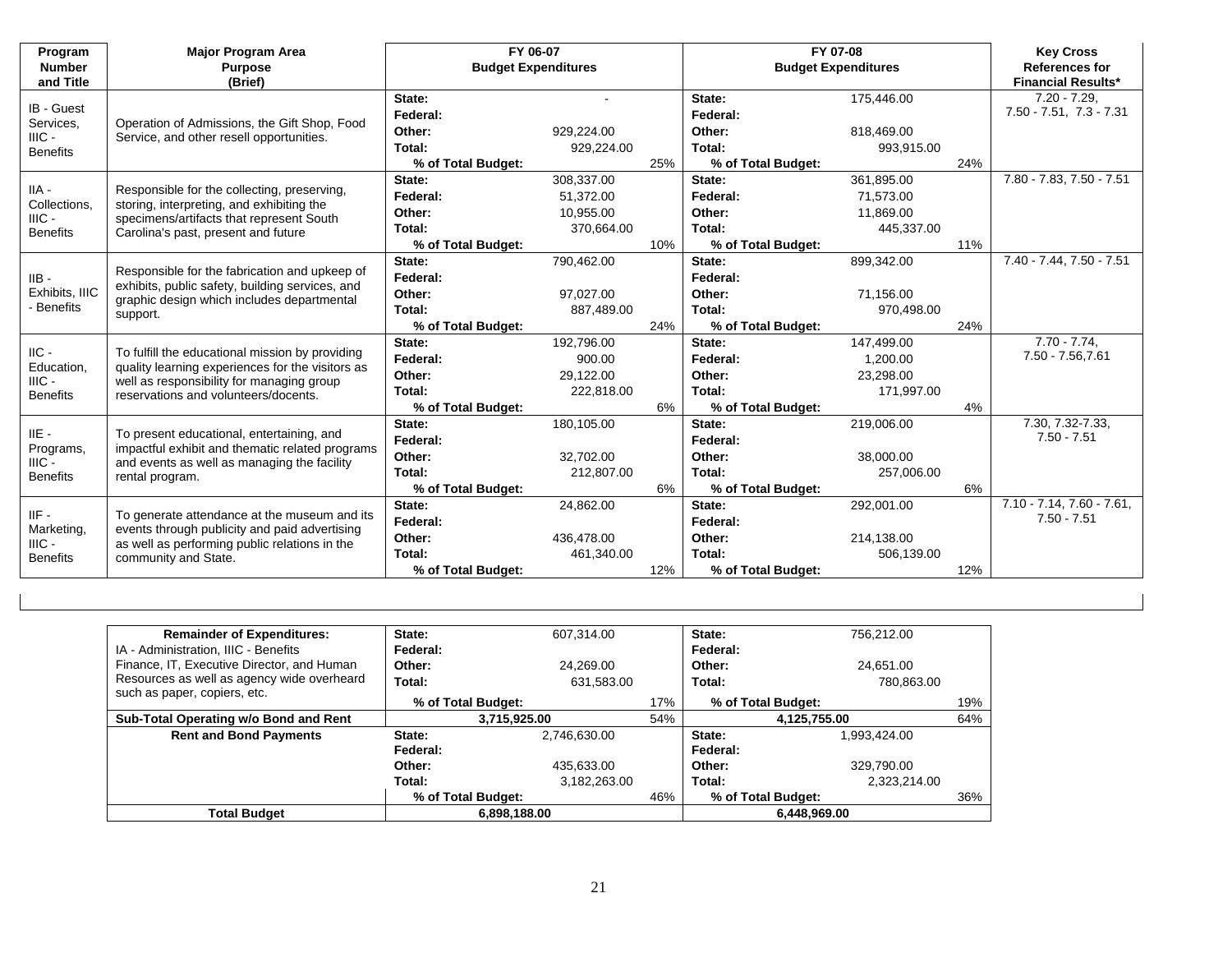### **III. ELEMENTS OF MALCOLM BALDRIDGE AWARD CRITERIA:**

### **Category 1 – Leadership**

1.1 (a-f)

The senior management team meets weekly to review operations and to make decisions on matters affecting the museum. Staff members are invited to participate as necessary. The directors conduct regular meetings with department heads to receive feedback on management issues. Once per month, the museum holds a separate general staff meeting to give and receive information related to the organization. A volunteer newsletter provides other avenues of communication.

A detailed Business plan with specific department goals and objectives give clarity to mission and purpose. Through that staff collaborative process values and facility culture are instilled. Being a facility that relies on new ideas to generate visitation, we constantly challenge each other to develop new programs and exhibits that we can effectively market in the competitive marketplace.

The South Carolina Museum Commission consisting of nine citizens has ultimate responsibility for the museum. Meeting bi-monthly, the commission 1) sets policy and strategic direction for the museum 2) monitors financial performance, approves internal budgets and recommends budget increases to the Governor and the General Assembly 3) exercises fiduciary responsibility for the museum's collections 4) supervises and evaluates the performance of the executive director and 5) oversees operations to insure consistency with the museum's chartered purpose, strategic plan and state regulations.

Each year the department directors are responsible for developing a business plan for their area. The draft plans are presented to the Executive Director in one on one sessions. After writing reviusions, the department plans are then presented by each director to the other directors in a day long work session. From that input, the directors then draft their final plan which is once more submitted to the Excutive Director for final approval.

The Business Plans are composed of three parts - 1) Where are You? Strengths, weaknesses, successes, failures, etc. 2) Where do you want to be? Identify goals and objectives 3) How are you going to get there? A detailed listing of the operational plan for their department of steps that they will take that will lead to the accomplishment of the overall strategic issues of the museum. Also included are what measurement tools are used to determine successful outcomes. This process begins in June and is completed in August.

### 1.2

Senior management communicates the organization's Guest service focus through the forums listed above. Teaching by example from senior leaders is a prime component of the methodology. A small but important change was made as the staff, through the direction of the Executive Director, now refers to the visitors of the museum as "Guests" versus customers.

### 1.3

The museum initiates new exhibits and programs based on a review of the stakeholder expectations and a gap analysis. The impact is measures through participation, attendance, and support which could be financial, in-kind, or participatory. Risks are evaluated by senior management and in borderline or suspect instances the Executive Director will review his decision with the trustees prior to implementing.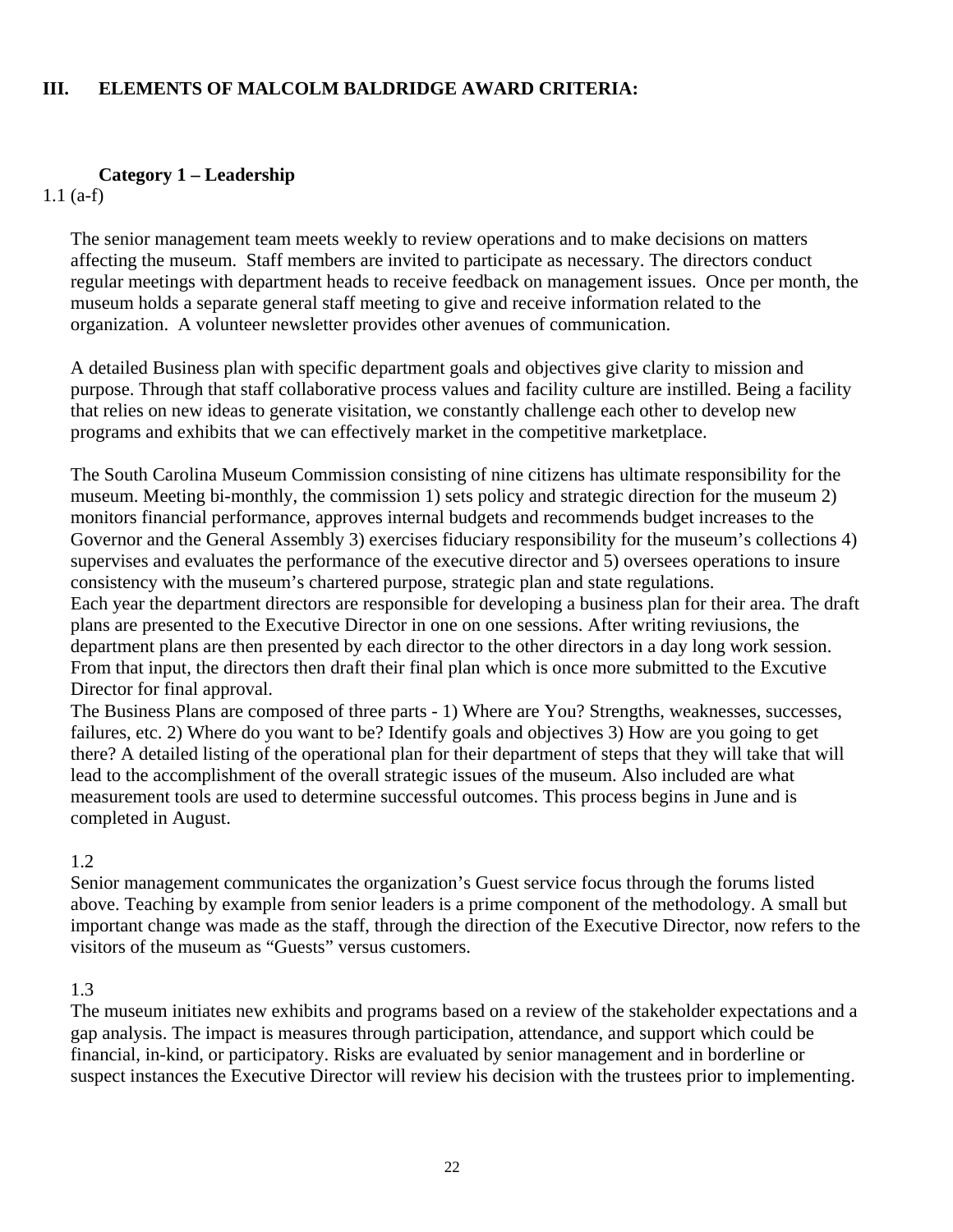## 1.4

The Executive Director in conjunction with the Finance Director and the Human Resource Manager are the prime staff members whose responsibility includes maintaining fiscal, legal, and regulatory responsibility. The Annual Audit process in itself is a great tool that is used to discover and verify procedures and compliance. First during the audit itself, just the discovery process of producing documents and answering questions reveals potential issues. Secondly, when the actual audit report is received some months later, it once again provides us with the third party overview and review of potential issues. The museum also relies heavily on the staff of the B&CB to answer questions and provide guidance when there is a question. The HR Manager and the Controller regularly contact staff at OHR, the AG's office, the CG's office, and the Budget Office to insure the museum is following proper protocol.

## 1.5

Key performance measures are:

- Number of accessions recorded and objects added to the collection
- Response to public requests for information
- Participation in curriculum-based educational programs  $\&$  educational experiences for younger audiences
- Performances, lectures, presentations and summer classes offered to enhance cultural appreciation
- Data on value of volunteer contributions
- Production of changing exhibits & presentation of special attractions
- Technical assistance provided to other museums/institutions
- Data related to traveling exhibits
- Information on grants
- Statistics related to the facility rental program
- Attendance by category
- Store sales
- Community Outreach
- Statewide impact and penetration

## 1.6

The Museum currently does not have a formal process for providing direct employee feedback. Instead, we strive to create an environment of open communication where all employees are encouraged to give constructive feedback to each other. All directors use the facility's performance as a guide when setting personal and departmental goals.

The facility distributes weekly financial and attendance results which are discussed in weekly director meetings. The monthly information is compiled and presented and discussed in the staff wide monthly meetings

### 1.7

The public is the reason for the museum's existence and therefore all policy/operational decisions must be made with respect to the impact on the public. We address those impacts when deciding new programs and exhibits. All departments are represented at the table and have the responsibility to react to potential public issues. Through specific advisory panels, directors solicit non-staff reaction to proposed programs. The museum's numerous volunteers are another source of public feedback as facilitated through monthly brown bag luncheons.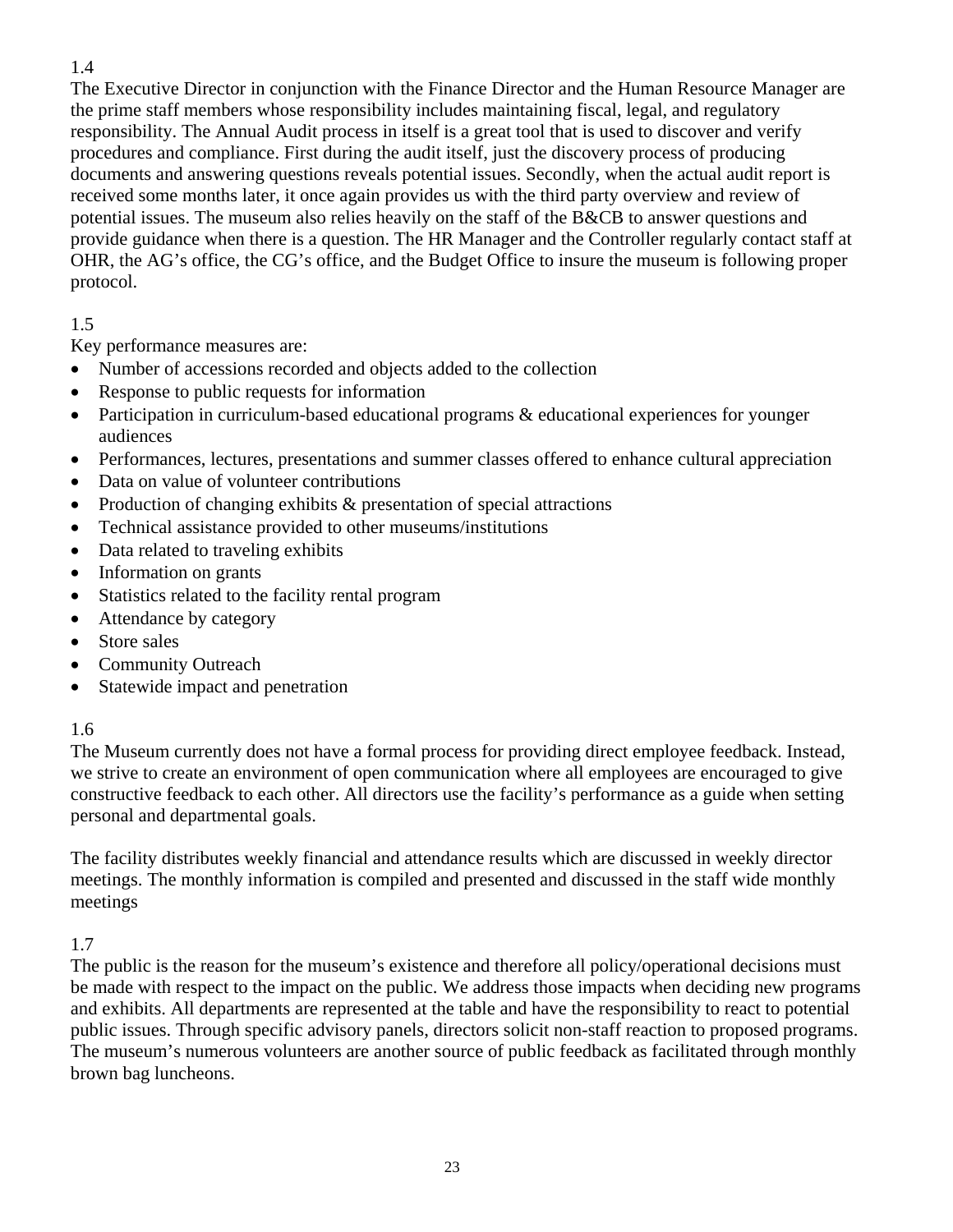## 1.8

Priorities for improvement are set and communicated via the forums listed in 1.1.

i.e. Presentation of the yearly business plan sets the strategic direction and the weekly director meetings for action steps and reaction measures.

## 1.9

The museum supports the community by:

- Providing a cultural and recreational outlet for individuals and families
- The experience teachers and schools have through visitation and programs offered
- Facility rental customers enjoy a unique setting
- Cooperation with other cultural agencies/institutions
- The store promotes South Carolina through its product offerings

The areas of emphasis are determined by listening to the needs and expectations of the community and by using the talents, knowledge, and experience of the staff. Prior year unfavorable results are specifically targeted for improvement and more detailed examination. Through our zip code data reports and school databases we can determine specific market niches that we are not reaching.

## **Category 2 – Strategic Planning**

### 2.1

The museum operates under a strategic plan adopted in 1999 and updated annually through the business plan process. The plan is the result of an extensive analysis of expectations, strengths, weaknesses, opportunities and threats identified during the planning process and discussed in other sections of this report. The museum will redo the long term plan during this current fiscal year (2006).

### 2.2

Strategic Objectives – See Chart

## 2.3

The directors meet with the Executive Director on a continual basis to review and adjust their work plans relative to changes in current conditions. In mid year, a formal recap and resulting adjustment are made to each department plans. This is done in a half day director workshop where each director presents their plan and proposed changes. The other directors then have the opportunity to offer constructive feedback and perhaps alternative solutions.

### 2.4

Action Plan – See Chart

## 2.5

Communication of the strategic plans are handled as referenced in category 1.1 ie Monthly staff meetings, weekly director meetings, quarterly half day topic driven director meetings, trustee meetings, etc.

2.6 see 2.3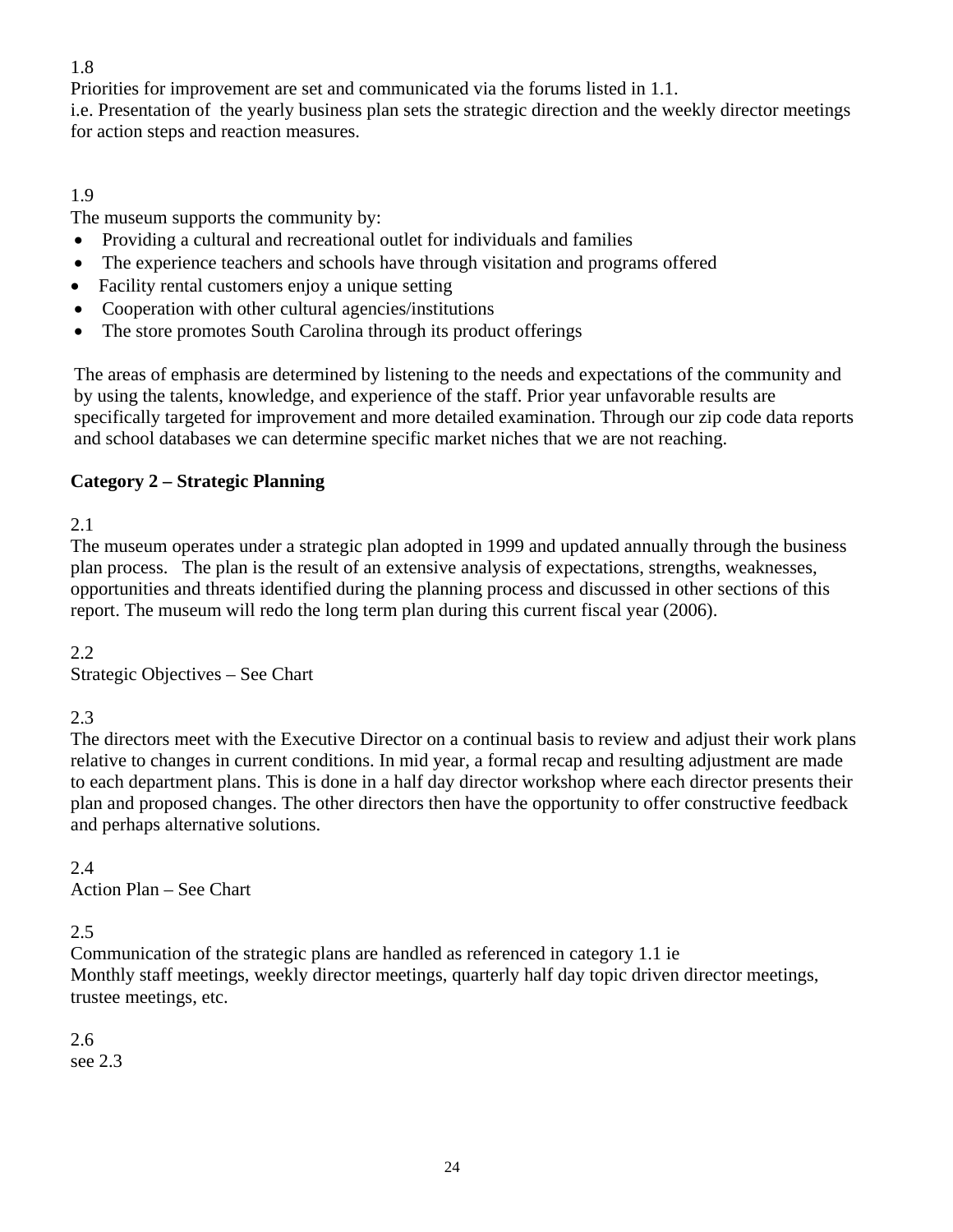## **Strategic Planning**

| Program                                           | <b>Supported Agency</b>                                                                                                                                                                                                                                                                                                                                                                                                                                                     | Related FY 07-08                                                                                                                                                                                                                                                                                                                                                                                                                                                                                                                                                                                                                                                                                                                                                                        | <b>Key Cross</b>                           |
|---------------------------------------------------|-----------------------------------------------------------------------------------------------------------------------------------------------------------------------------------------------------------------------------------------------------------------------------------------------------------------------------------------------------------------------------------------------------------------------------------------------------------------------------|-----------------------------------------------------------------------------------------------------------------------------------------------------------------------------------------------------------------------------------------------------------------------------------------------------------------------------------------------------------------------------------------------------------------------------------------------------------------------------------------------------------------------------------------------------------------------------------------------------------------------------------------------------------------------------------------------------------------------------------------------------------------------------------------|--------------------------------------------|
| <b>Number</b>                                     | <b>Strategic Planning</b>                                                                                                                                                                                                                                                                                                                                                                                                                                                   | <b>Key Agency</b>                                                                                                                                                                                                                                                                                                                                                                                                                                                                                                                                                                                                                                                                                                                                                                       | <b>References for</b>                      |
| and Title                                         | Goal/Objective                                                                                                                                                                                                                                                                                                                                                                                                                                                              | <b>Action Plan/Initiative(s)</b>                                                                                                                                                                                                                                                                                                                                                                                                                                                                                                                                                                                                                                                                                                                                                        | <b>Performance Measures*</b>               |
| IB - Guest<br>Services, IIIC -<br><b>Benefits</b> | The goals of the Revenue Generating Department are to grow<br>store sales, maximize sales in the food service area, generate<br>new revenue streams, and enhance the museum guest's visit.<br>Maximization of the new the store software and hiring and<br>training new staff are additional goals.                                                                                                                                                                         | Participate in more profitable off-site one day sales events; Develop exclusive merchandise<br>for the store; initiate new catering food operation; Retain a visual merchandiser to enhance<br>appearance and sales; Develop a store buy plan by category and by month; Maximize<br>sales on the new web site and continued partnership with SC Interactive; Incorporate rental<br>program department and staff into revenue division. Aggressively market the museum's<br>rental spaces by hosting meeting planner events and through incentives. Oversee preferred<br>catering program for museum rental events.                                                                                                                                                                      | 7.20 - 7.29, 7.50 - 7.51,<br>$7.30 - 7.31$ |
| IIA - Collections.<br><b>IIIC - Benefits</b>      | The staff of the Collections Department will actively pursue<br>collections and, once collected, their safe-keeping, allowing for<br>enhanced exhibit possibilities All the while the Collections Staff<br>will continue to develop their professional standings in their<br>respective professional communities. The staff is also<br>responsible for writing and researching new exhibits for their<br>area of discipline.                                                | Focus acquisitions on needs revealed by gap analysis, Develop and write story lines for<br>new Exhibits for the changing Galleries. Register/catalog specimens/artifacts in a timely<br>manner. Reorganize curator responsibilities to include overseeing of conservation of new<br>acquisitions. Find a partner to utilize conservation area. Develop storage plan to efficiently<br>utilize all spaces. Write and submit one scholarly, peer-reviewed paper per discipline.<br>Finalize the collecting plan by discipline and by identifying collection gaps.                                                                                                                                                                                                                         | 7.80 - 7.82, 7.50 - 7.51                   |
| IIB - Exhibits,<br><b>IIIC - Benefits</b>         | The goals of the Exhibits, Building Services, and Public Safety<br>Department are to continue to provide agency-wide design<br>services including foundation, traveling exhibit rental handling,<br>exhibit production, installation & maintenance; custodial services<br>& Facility Use support; and building, staff & collection security<br>and public safety oversight.                                                                                                 | Develop and produce in-house blockbuster exhibit using "Power of Nature" exhibit<br>components. Revitalize the TEP program by producing at least one new traveling exhibit<br>and supporting collateral material. Develop process for achieving schedule deadlines and<br>budget for new exhibits. Maximize partnerships with outside groups by seeking support for<br>new exhibits. Add engaging & attractive exhibit elements to permanent and changing<br>galleries. Provide support for revenue operation to insure maximization of revenues. Insure<br>newly installed exhibits are appealing to the market.                                                                                                                                                                       | 7.40 - 7.44, 7.50 - 7.51                   |
| IIC - Education,<br>IIIC - Benefits               | The goals of the Education Department are to provide a<br>statewide education presence in the form of on-site and<br>outreach programs. The museum must maintain the education<br>point of difference with programming by providing free<br>standards-based educational experiences for South Carolina<br>students. In addition, the museum must provide high quality<br>programs for special interest groups and the general public to<br>increase attendance and revenue. | Provide and serve the education community with resources and programs to assist<br>teachers to meet curriculum standards. Provide guests "added value" experiences in<br>Nature Space on weekends and holidays. Develop a marketing plan to increase attendance<br>and revenue with camp-ins, birthday parties and special programs. Recruit and train<br>additional (20) volunteers to assist with a variety of vital functions. Develop a volunteer<br>"characters in costume" interpretive program. Increase partnerships between the museum<br>and the educational community such ETV. Manage Group Visits area to operate more<br>smoothly and efficiently. Continue to adapt curriculum to current DOE needs such as Math<br>and Science. Initiate "touch cart" weekend programs. | 7.70 - 7.74, 7.50 - 7.56,<br>7.61          |
| IIE - Programs,<br><b>IIIC - Benefits</b>         | The goals of the Programs Department are to increase<br>attendance and revenue through programs and events, rentals<br>of museum spaces and bookings of traveling exhibits and to<br>continue enhancement and development of signature events.                                                                                                                                                                                                                              | Work closer with the Marketing Department to create event specific marketing plans for<br>each signature event. Generate revenue by offering programs that require registration fees<br>and by collecting fees from resell users. Secure funding from granting organizations to<br>sponsor Public Programs. Market the Traveling Exhibition Program through production and<br>distribution of a promotional brochure. Source new provider for outsourcing of summer<br>programs. Work closer with the Foundation's membership manager to maximize<br>participation in signature events.                                                                                                                                                                                                 | 7.30, 7.50 - 7.51, 7.32 -<br>7.33          |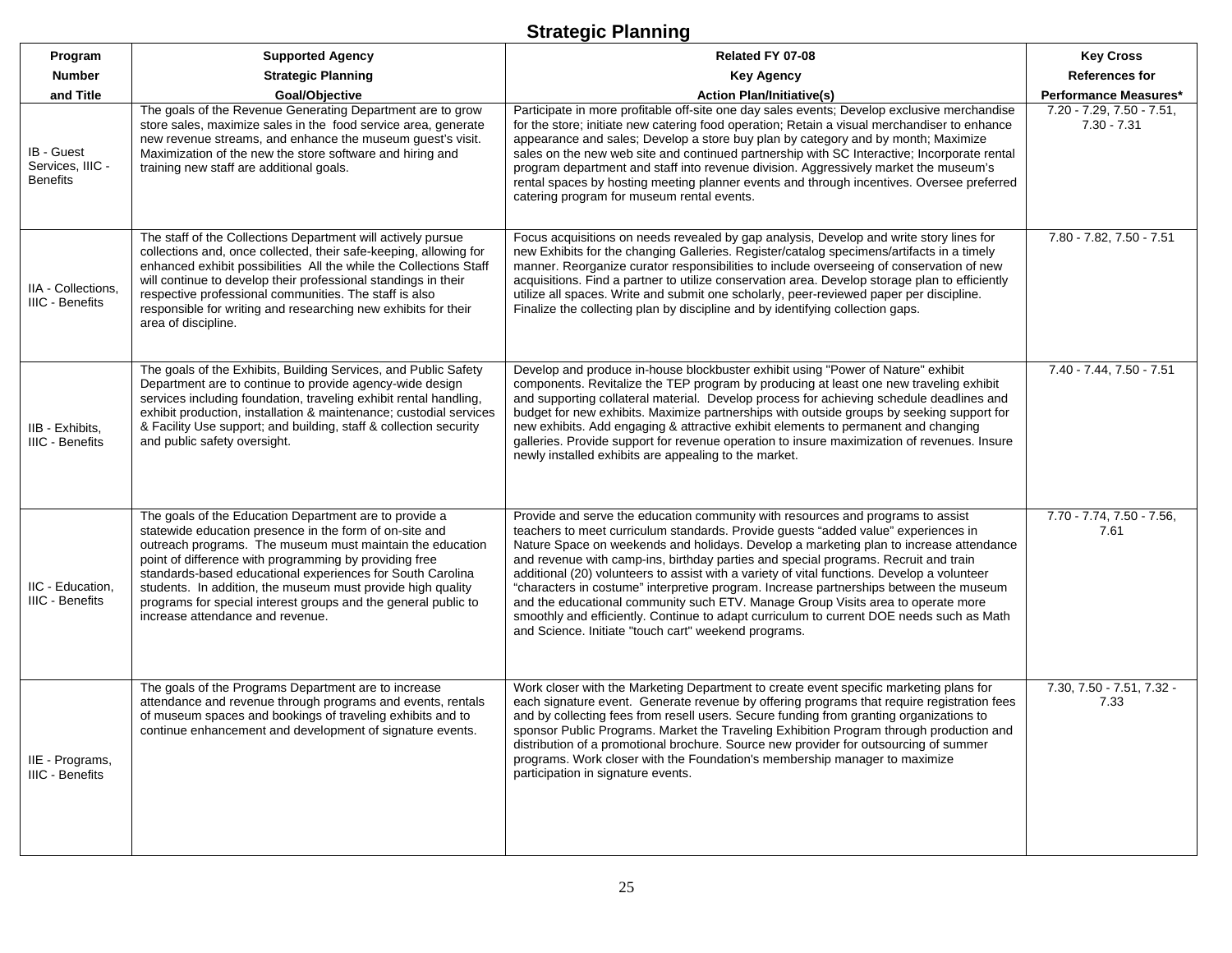| Program                                    | <b>Supported Agency</b>                                                                                                                                                                                                                                                                                                                                                                                                                                                           | Related FY 07-08                                                                                                                                                                                                                                                                                                                                                                                                                                                                                                                                                                                                                                                             | <b>Key Cross</b>                                 |
|--------------------------------------------|-----------------------------------------------------------------------------------------------------------------------------------------------------------------------------------------------------------------------------------------------------------------------------------------------------------------------------------------------------------------------------------------------------------------------------------------------------------------------------------|------------------------------------------------------------------------------------------------------------------------------------------------------------------------------------------------------------------------------------------------------------------------------------------------------------------------------------------------------------------------------------------------------------------------------------------------------------------------------------------------------------------------------------------------------------------------------------------------------------------------------------------------------------------------------|--------------------------------------------------|
| <b>Number</b>                              | <b>Strategic Planning</b>                                                                                                                                                                                                                                                                                                                                                                                                                                                         | <b>Key Agency</b>                                                                                                                                                                                                                                                                                                                                                                                                                                                                                                                                                                                                                                                            | <b>References for</b>                            |
| and Title                                  | Goal/Obiective                                                                                                                                                                                                                                                                                                                                                                                                                                                                    | <b>Action Plan/Initiative(s)</b>                                                                                                                                                                                                                                                                                                                                                                                                                                                                                                                                                                                                                                             | Performance Measures*                            |
| IIF - Marketing,<br><b>IIIC - Benefits</b> | The goals of the marketing department include increasing public<br>attendance; obtaining media sponsorships for blockbuster<br>exhibits; partnering with CVB, Lake Murray, etc. to promote the<br>museum along with the city of Columbia; to acquire<br>Accommodations & Hospitality Tax grants from the City of<br>Columbia and Richland and Lexington Counties; to perform<br>audience research; and to develop a marketing relationship with<br>identified corporate sponsors. | Overseeing continuous updating of web site to an interactive, transaction capable<br>marketing site that drives attendance, participation, and revenues. Obtain media<br>sponsorships for new exhibits. Increase group sales through direct marketing including e-<br>mail and ticket consignment. Partner with CVB and PRT to create specific plans to promote<br>and package the museum. Obtain Accommodations and Hospitality Tax grants. Perform<br>audience research to determine product and communication gaps. Develop corporate<br>marketing sponsorships specifically targeting grocery and beverage categories. Develop an<br>"underserved" group ticket program. | $7.10 - 7.14$ , $7.60 - 7.61$ ,<br>$7.50 - 7.51$ |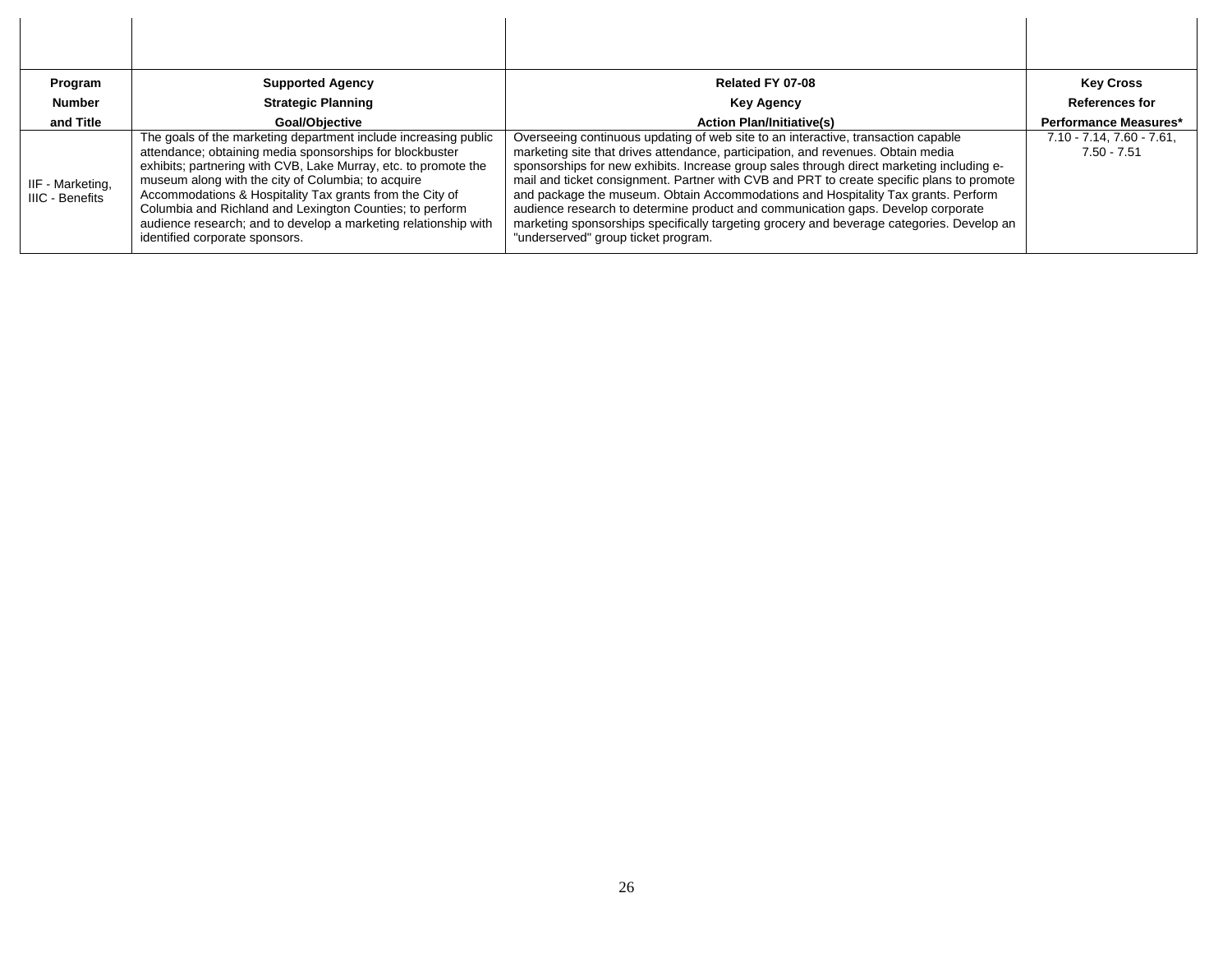## **Category 3 – Customer and Market Focus**

3.1-5

The State Museum provides many kinds of services-exhibitions, educational programs, science demonstrations, videos and films, lectures, performances, tours, facility rentals, publications and educational resource materials-but our most important product is the Guest's experience, which encompasses not only the programmatic elements but also the appearance, cleanliness, safety and friendliness of the facility and staff. The quality of the experience is our most fundamental concern.

Every citizen of South Carolina and every visitor to the Palmetto State potentially are customers of the museum. More than half of our visitors are children. In addition to the students that come with their teachers on organized visits, many other children come with their families, youth groups, clubs, scout groups and summer camps. Adult visitors make up our primary source of admissions revenue.

In our daily operations, we collect information on numbers, categories and points of origin of visitors, age profiles, facility rental customers and other program participants. We use this information to evaluate trends and the success of our promotional efforts. Also, we are able to determine which educational programs the teachers consider most beneficial and which exhibits are most popular.

### **Category 4 – Measurement, Analysis, and Knowledge Management**

4.1,3,4,5

We measure areas related to the operations, processes and systems that define our mission and strategic objectives. The collection of data, referred to in Category 3, provides us with useful insight into the factors that determine our customer's preferences. We are able to use that data in evaluating the effectiveness of our revenue programs and in planning for the future development of new and innovative educational programs. The museum uses industry compiled data and personal industry contacts to determine relevant comparative data. Trade publications are utilized to see what is happening in the industry and what are some of the new, innovative issue resolutions. Currently, we do informal analysis and comparison based on published data and through personal contact. We have begun to better utilize our current software systems that compiles important visitor data. Our 'VISTA' ticketing system collects Guest admission data while our 'CAM' retail software collects Guest retail spending data. Attendance and spending data is collected daily and weekly and monthly reports are generated and distributed.

## 4.2 Key Measures:

- **Attendance**
- Earned Revenue
- Programs Presented
- Exhibits Presented
- Costs per Visitor
- **Statewide Visitation**
- School Visitation
- Artifacts Collected

## 4.6 Retention of Organizational Knowledge

Weekly director planning/update meetings requires that each of the seven directors listen and provide input to each other reports so they understand the priorities of each department. Business plans are presented internally for review and comment before finalization. As a result, this forced communication of each department goals and objectives results in a cross trained management staff. Each director then has smaller internal meetings where again the info is communicated. No one performs in a vacuum.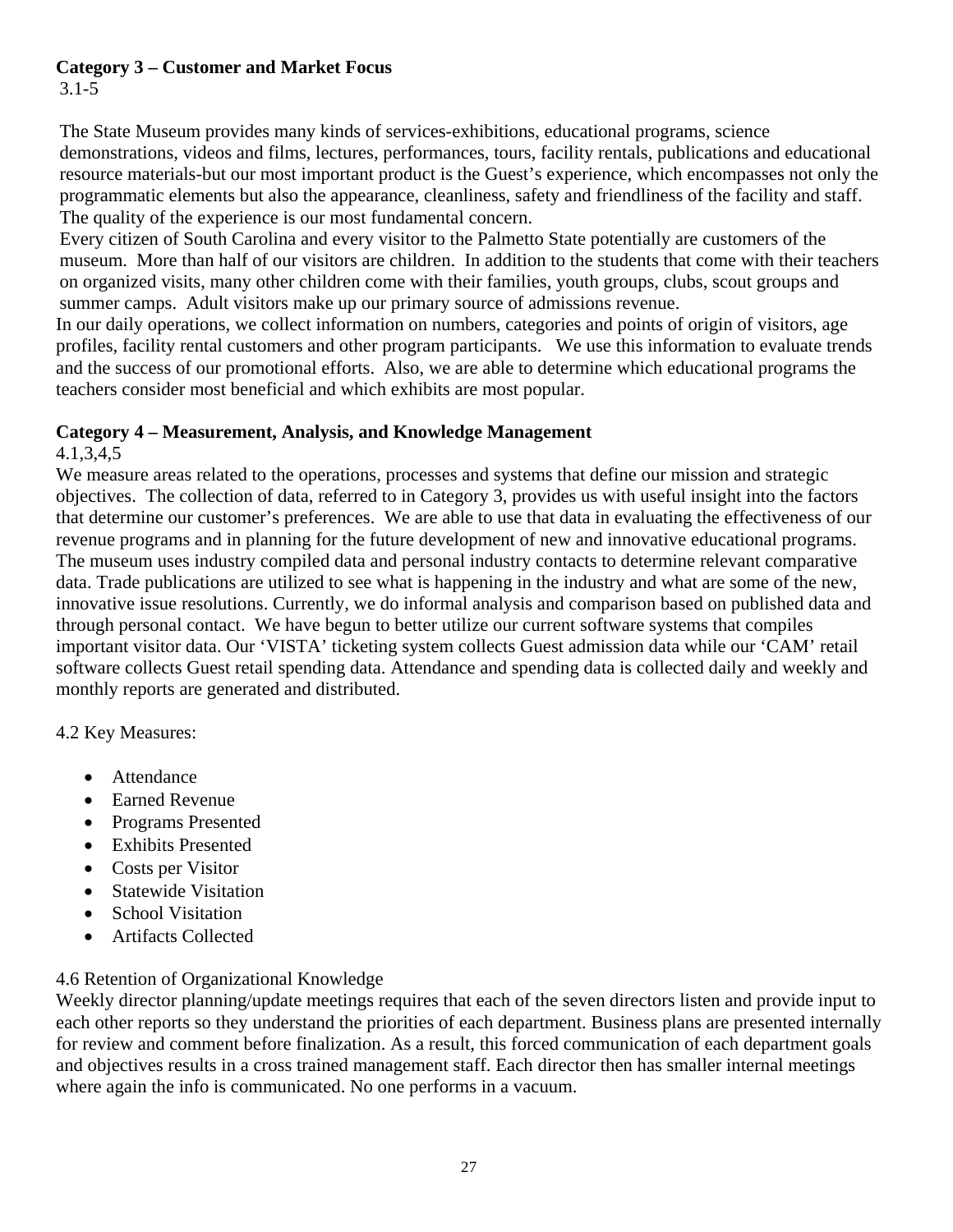### **Category 5 – Human Resources Focus**

5.1-6

- 1. The Executive Director sets the tone for all staff relationships by providing hands on, supportive leadership. Staff is encouraged to participate in the planning of changes in exhibits and programs. A revised process of new exhibit planning now requires meetings with representation of all facility disciplines thus enabling a team approach to solutions rather than a sequenced process where individual department solutions are developed in isolation and then passed along to the next one.
- 2. The Human Resource manager works in collaboration with OHR to present relative and necessary trainings. This past year trainings were held on sexual harassment and right to know. New employee orientation for the agency wide policies and expectations is handled by the Human Resource manager via one on one interviews. Specific departmental trainings are organized by each of the seven departmental directors. The security chief handles safety trainings such as fire drills, fire extinguisher use, and personal safety. The agency is in the process of developing a part time handbook that will clarify to them the code of conduct expectations as well as general policies and procedures.
- 3. The EPMS system is designed to set clear objectives and expectations for each staff member. With formal reviews yearly, each supervisor sits down with appropriate staff to outline those expectations and goals. The job descriptions are used as a basis for the development of those goals. With staff reductions, an important component of that process is the clear communication that each staff member has responsibility for the overall results of the State Museum not just their designated areas. The performance of the facility has vastly improved with this self motivated accountability
- 4. The museum has designated a small committee to monitor attitude and job satisfaction. They have named themselves the "Rah-Rah" committee. They are charged with planning staff functions that encourage participation and offer a different setting for everyone to interact with each other. Examples from the past year include a family Christmas Party, pot luck lunches, and melon cuttings.
- 5. The security department, building services, and the Human Resource manager all work together to monitor the health of the work environment. They constantly meet with each other to evaluate and adjust as needed.
- 6. The staff goes offsite for lectures, talks, and appearances in the community. We have made many radio appearances throughout the year to inform the public on the exhibits, events, and program opportunities at the museum. The State Museum also participates in the annual United Way fund raising campaign in the community as well as Breast Cancer Awareness.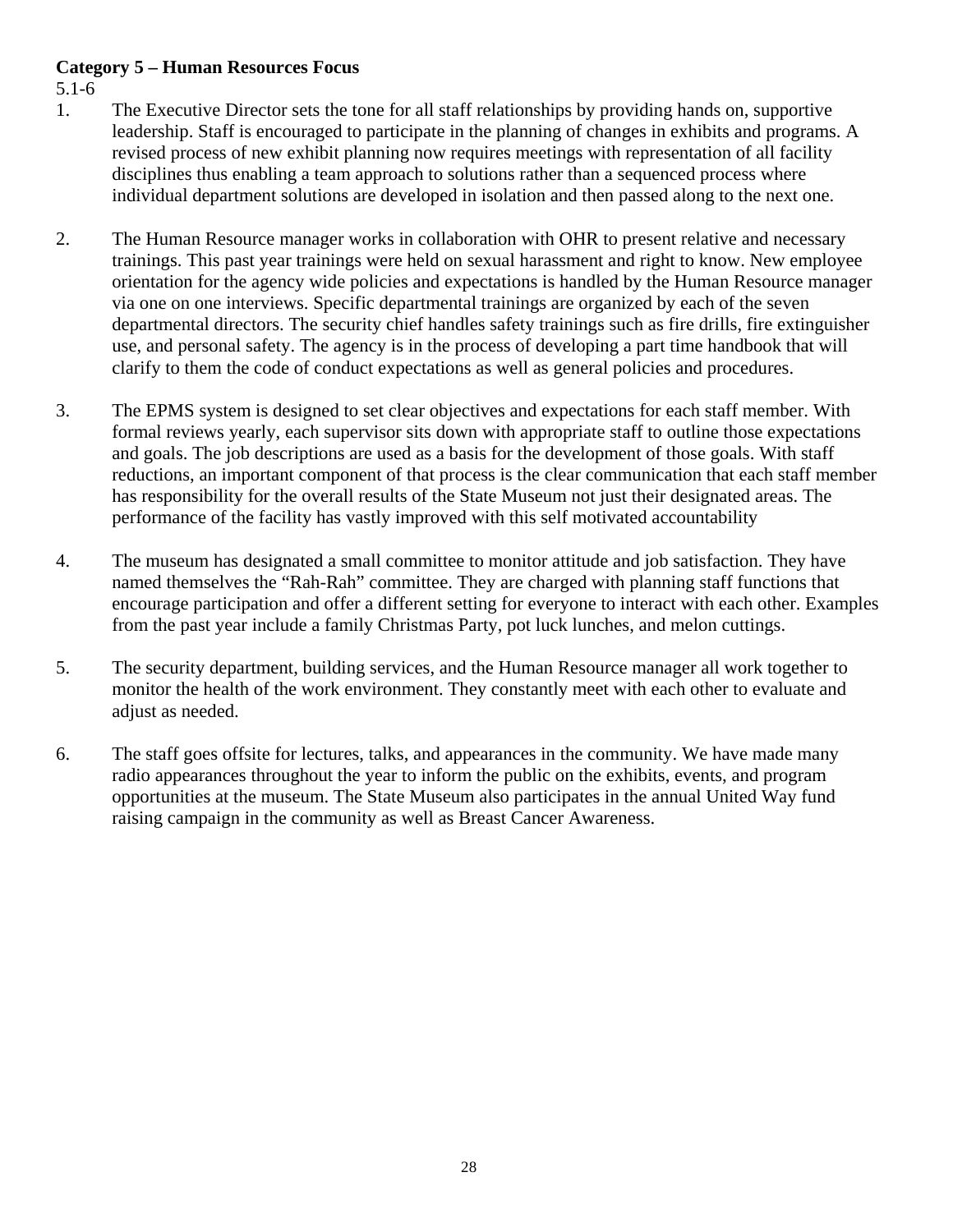### **Category 6 – Process Management**

6.1 Customer Processes- Processes required for delivering mission and value to the customers through direct and non-direct interaction.

- Ticket Sales
- Store Sales
- Food Sales
- Program Presentation
- Curriculum Presentation
- Operation of Exhibits
- Development of Exhibits
- Development of Programs
- Purchasing of Retail Product
- Safety of Guests
- Security of Collection
- Cleanliness of Building
- Operation of Rental Program
- Booking of Groups, Events, and Programs
- Marketing
- Graphic Design
- Exhibit Fabrication

6.4 Support Processes – Processes where the museum interacts internally.

- Human Resource Management
- Off Hour Security
- Accounting
- Procurement
- Software and Hardware Management and Data Processing
- Employee Relations

6.5 Partner Processes – Processes where the museum interacts with third party partners.

- Purchases
- Contracts
- MOU
- Meetings
- Direct Contact
- Grant Request
- Cooperative Programming and Marketing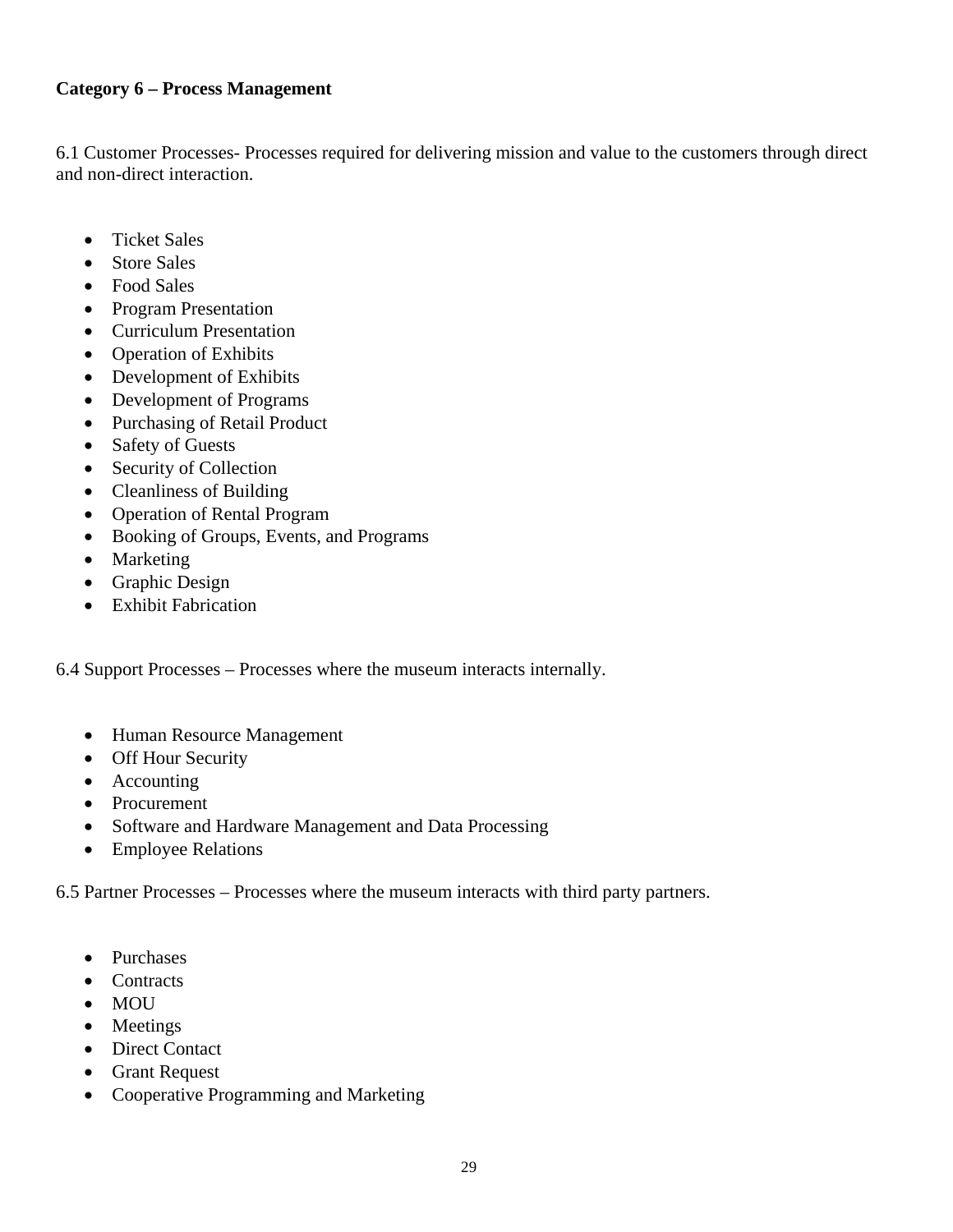Monitoring – 6.3 Effectiveness –

> The museum measures effectiveness with the customers using primarily the same key success measures as outlined in section 4.2. Internally, employee satisfaction as gauged by turnover, conflict, and participation demonstrate the effectiveness of our internal programs. With external third parties, the quality of the relationship as demonstrated by respectful interaction with functional and mutually productive output for both parties

### 6.2 Changes –

The museum as it competes in the open market for visitor's discretionary time and income is constantly monitoring performance and results and making necessary improvements. The operation of the museum is fluid in that there are not starting and stopping periods so we must continually change as we best determine based not only on staff initiative but in reaction to the realities of a competitive market. Again, weekly director meetings, weekly department meetings, and monthly general staff meetings are very effective in communicating and broadcasting the changes needed and the rationale behind those changes.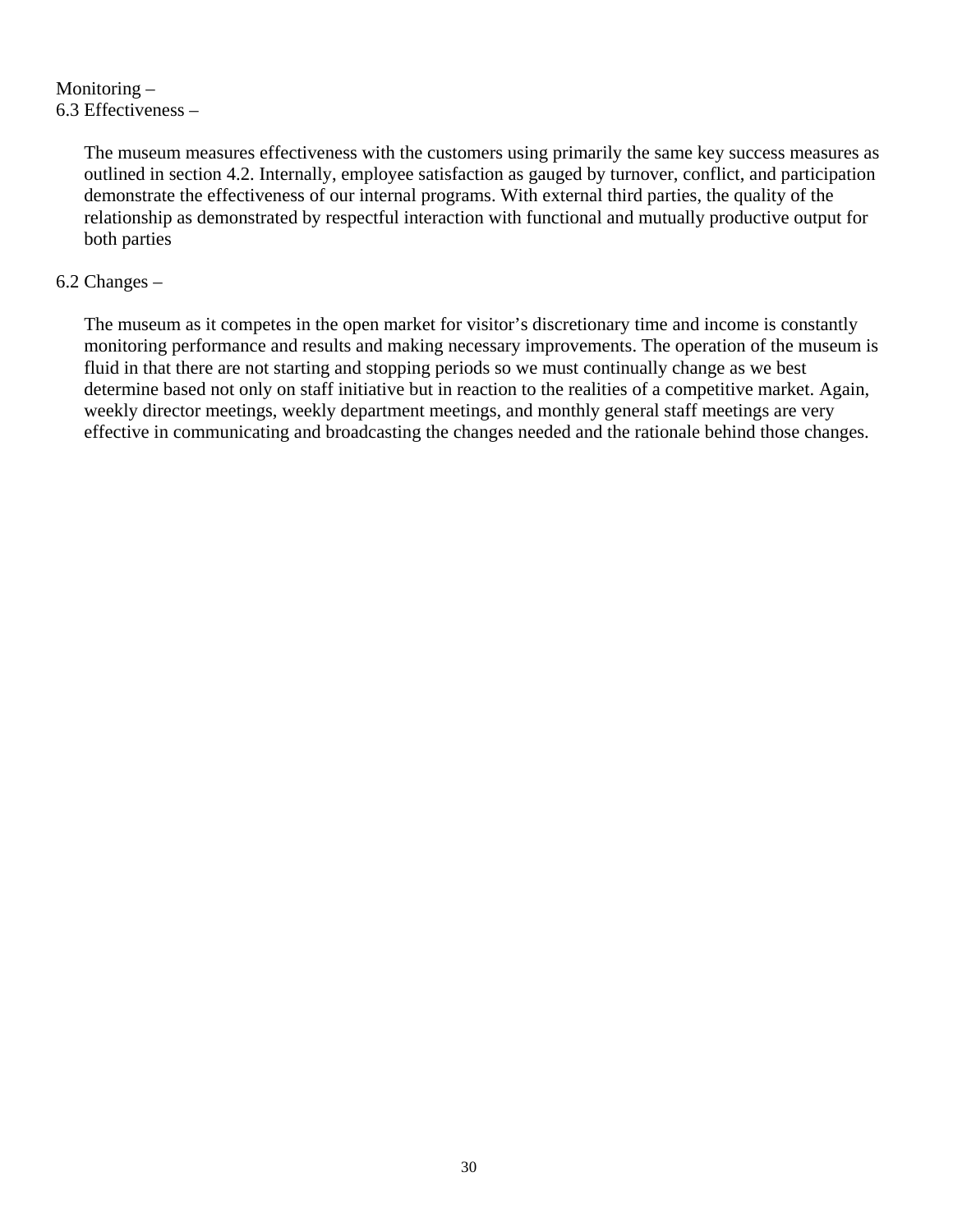### **Business Results:**

#### **7.1 Attendance Measures**



#### **7.10 Annual Attendance Since Museum Opening**

#### **7.11 Guest Services by Pricing Category**

|                              | 2003-04 | 2004-05 | 2005-06 | 2006-07 | 2007-08 |
|------------------------------|---------|---------|---------|---------|---------|
| General<br><b>Admissions</b> | 73.810  | 53.437  | 56,225  | 48.726  | 46,448  |
| \$1 Sunday                   | 7.830   | 7.639   | 6,492   | 6,882   | 5,779   |
| <b>Education</b>             | 74.921  | 71.909  | 67.145  | 68.095  | 62,585  |
| <b>Friends</b>               | 12.244  | 10.179  | 11.169  | 13.072  | 11,868  |
| Birthday's                   | 423     | 294     | 365     | 312     | 469     |
| <b>Passes</b><br>Total       | 6.180   | 5.294   | 4.449   | 4.115   | 4,582   |
| Attendance                   | 175.408 | 148,752 | 145.845 | 141.202 | 131,731 |

#### **7.12 Attendance for Special Attractions**



#### **7. 13 Total Attendance at Facility Rental Events**

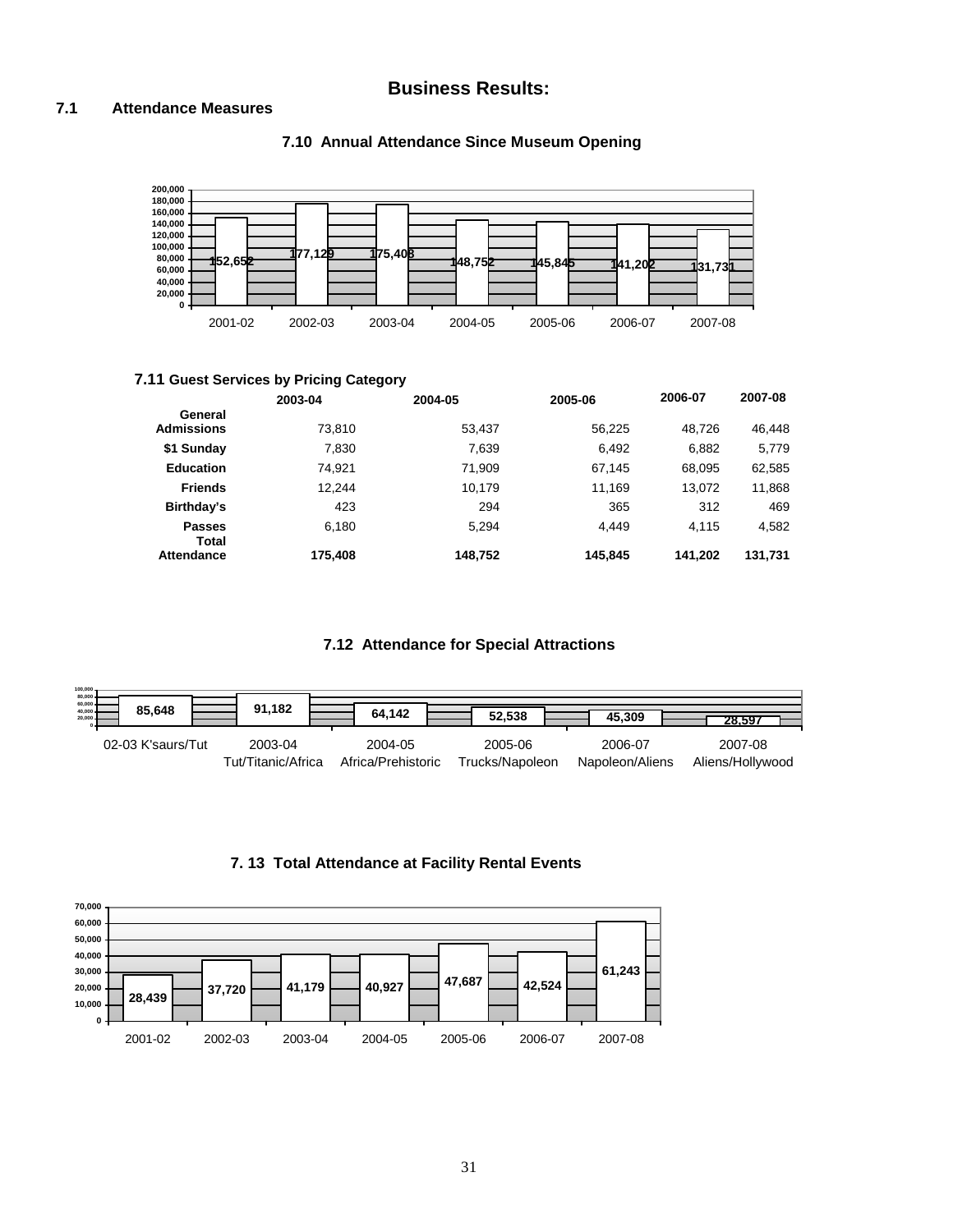#### **7. 14 Number of Facility Events Scheduled by Clients**



#### **7.2 Revenue Measures**

**7.20 Admission Fees Collected** 



#### **7.21 Gross Revenue-Special Attractions**



**7.22 Gross Sales - Museum Store** 

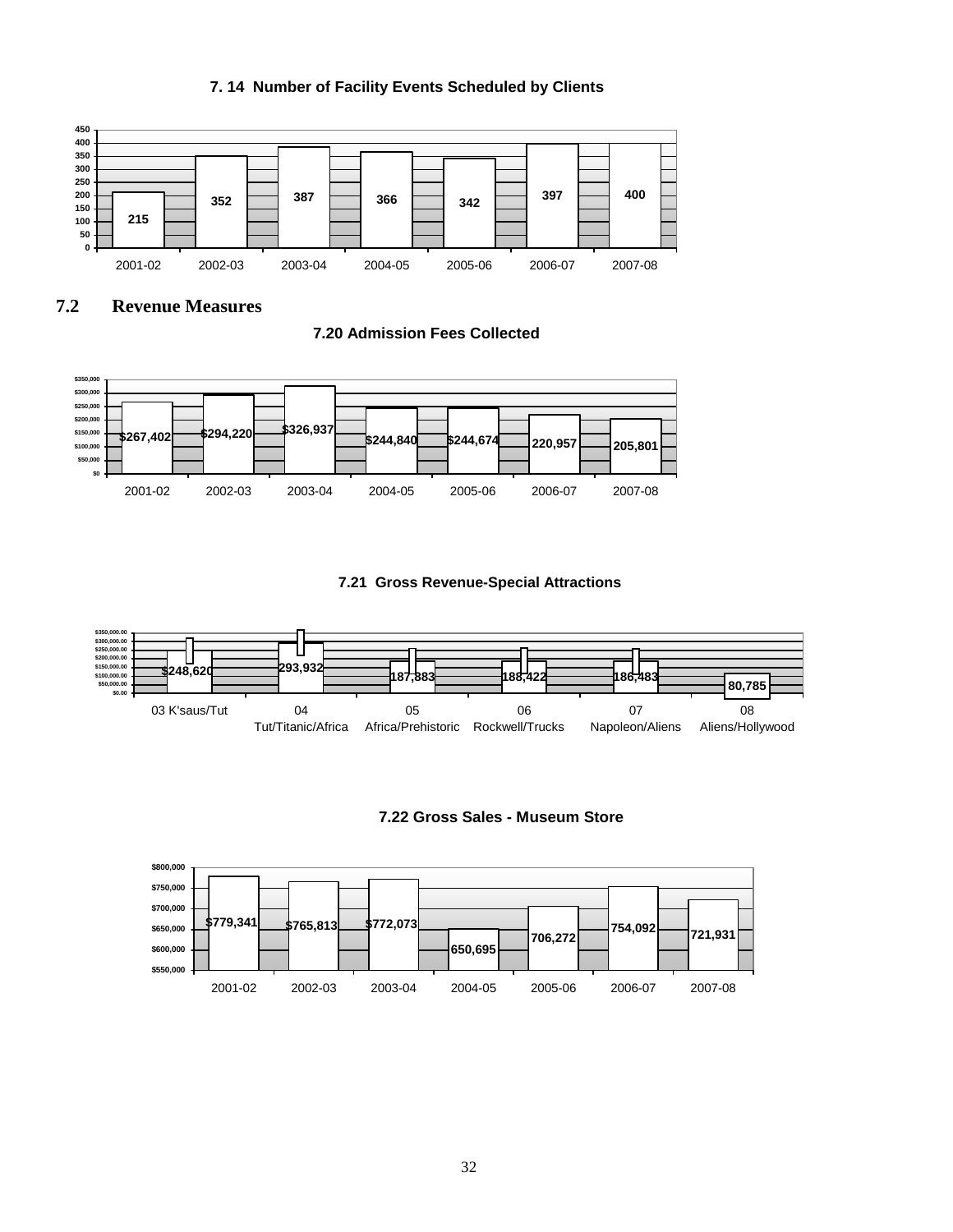

#### **7.24 Museum Store Off-Site Sales**









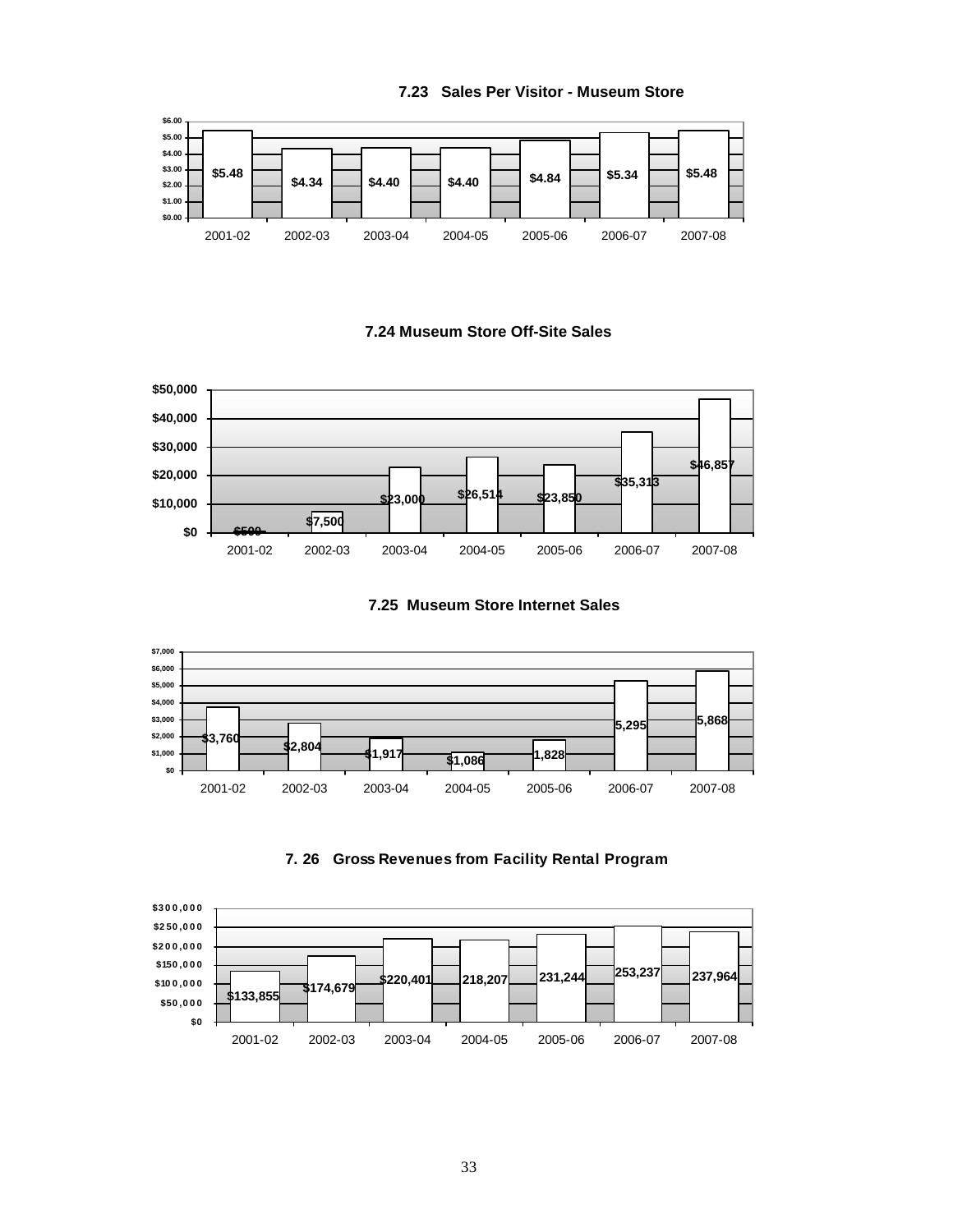

**7. 29 Total Grant Funds Awarded**



**7.30 Food Service Revenue**

#### **7.30 Food Service Revenue**



**7. 27 Number of Grant Proposals Submitted**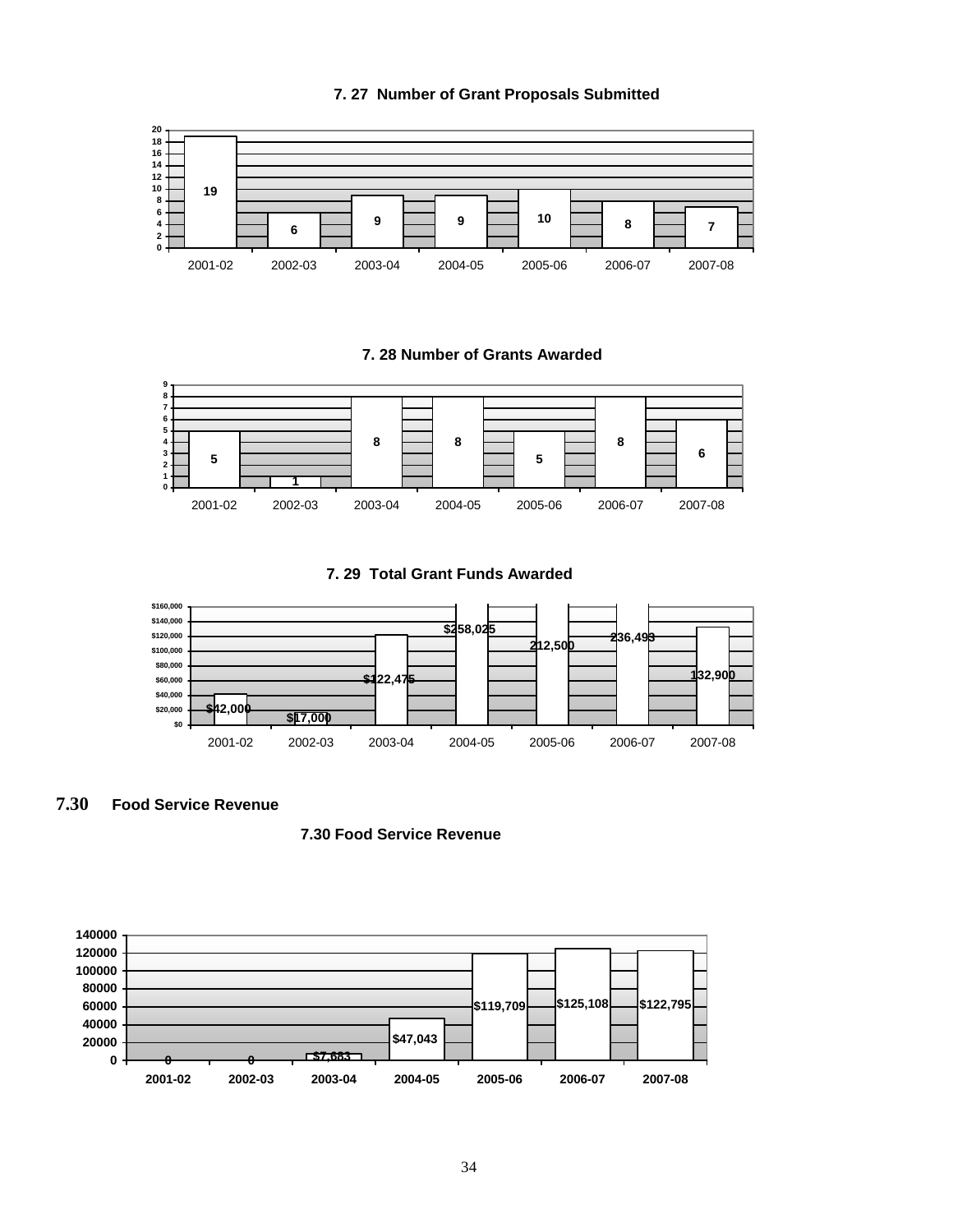#### **7.31 Café Revenue**



#### **7.32 Program Revenue**

#### **7.32 Program Revenue**



#### **7.33 Program Measures**



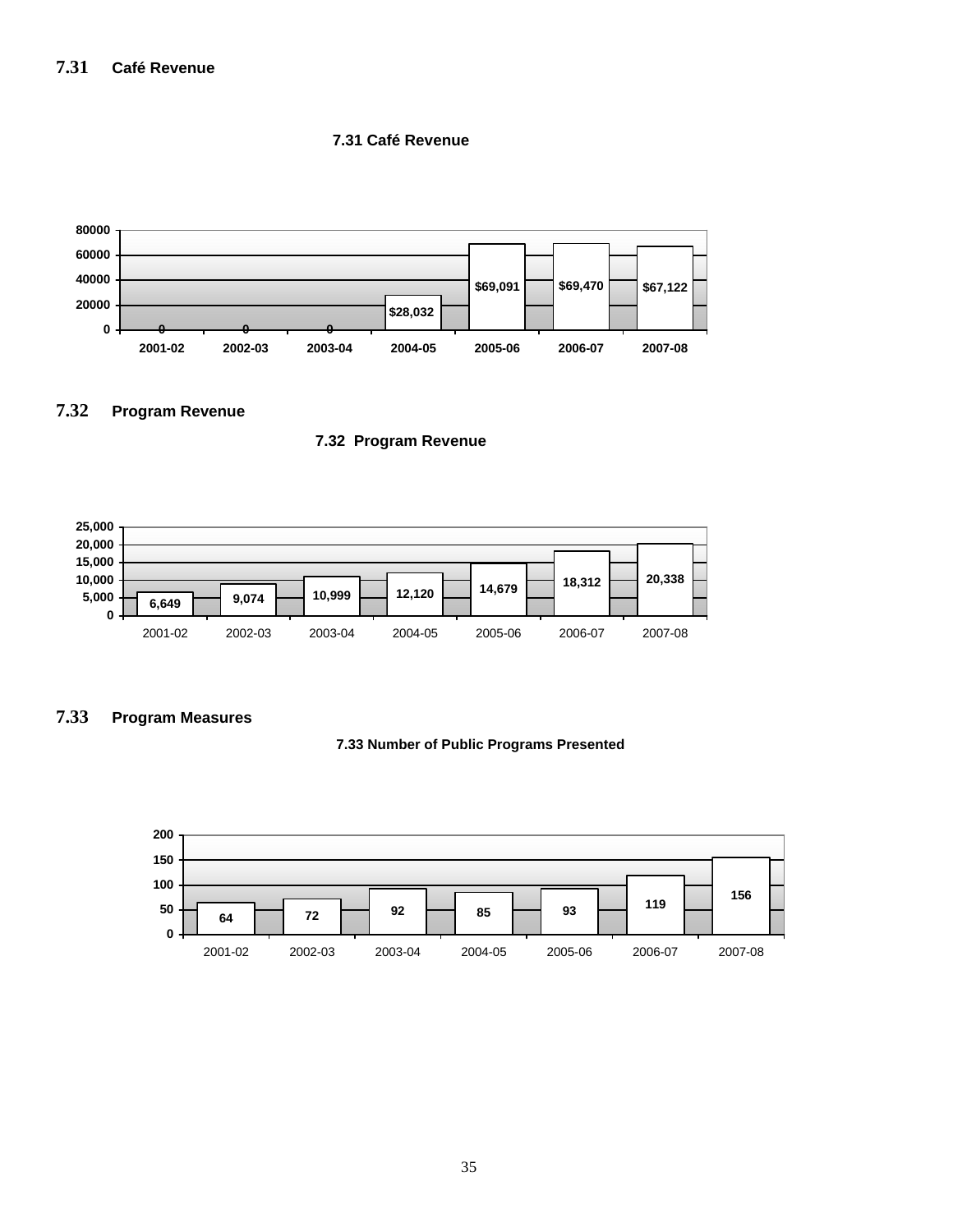#### **7.4 Exhibit Measures**



#### **7.40 Number of Changing Exhibits Completed**

**7.41 Traveling Exhibits Completed**



**7.42 Number of Traveling Exhibits Available**





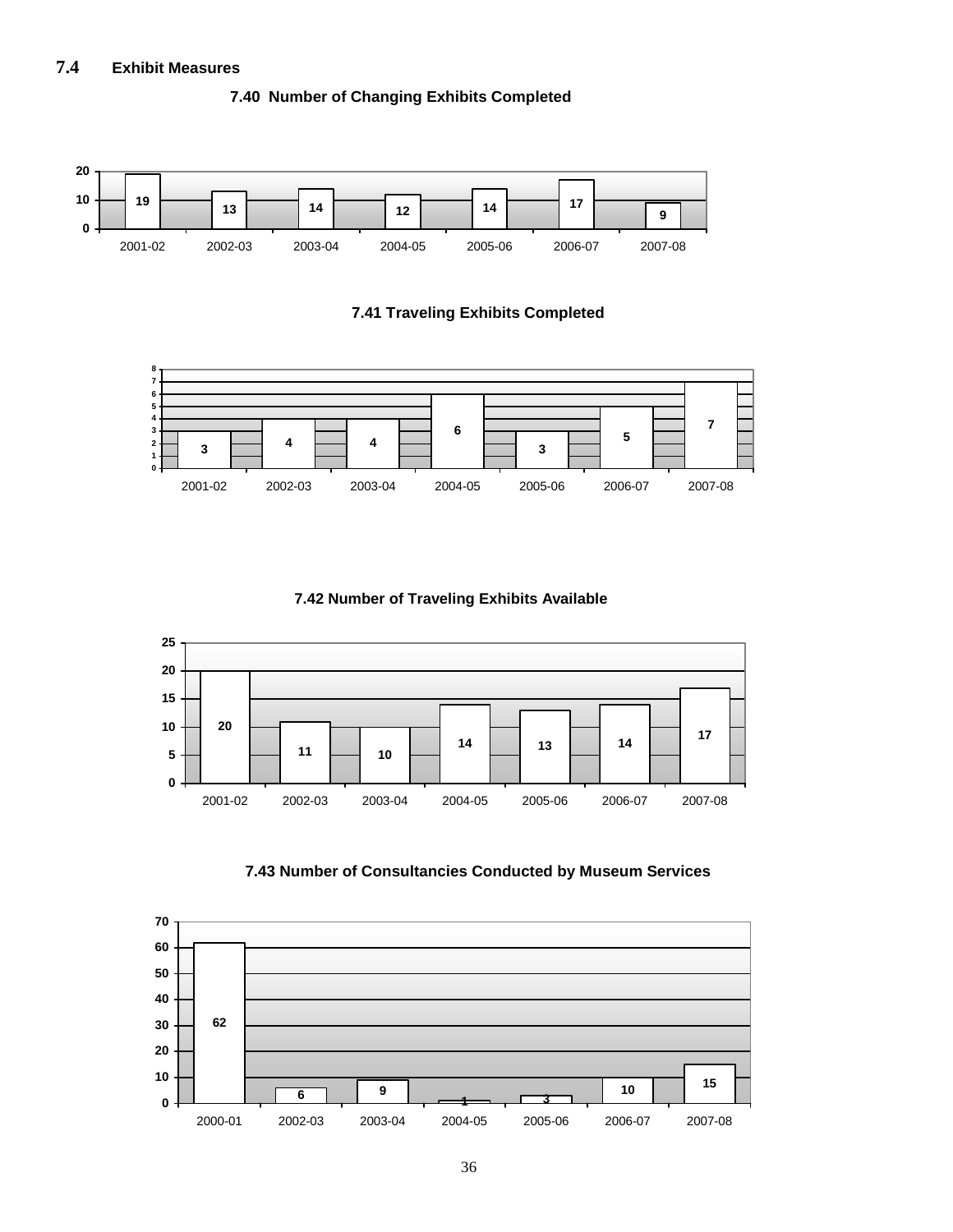#### **7.44 Number of Traveling Exhibits Bookings**



### **7.5 Expense Measures**





#### **7.51 Productivity - State Funds Per Visitor Includes \$1 million in Rent Expense**

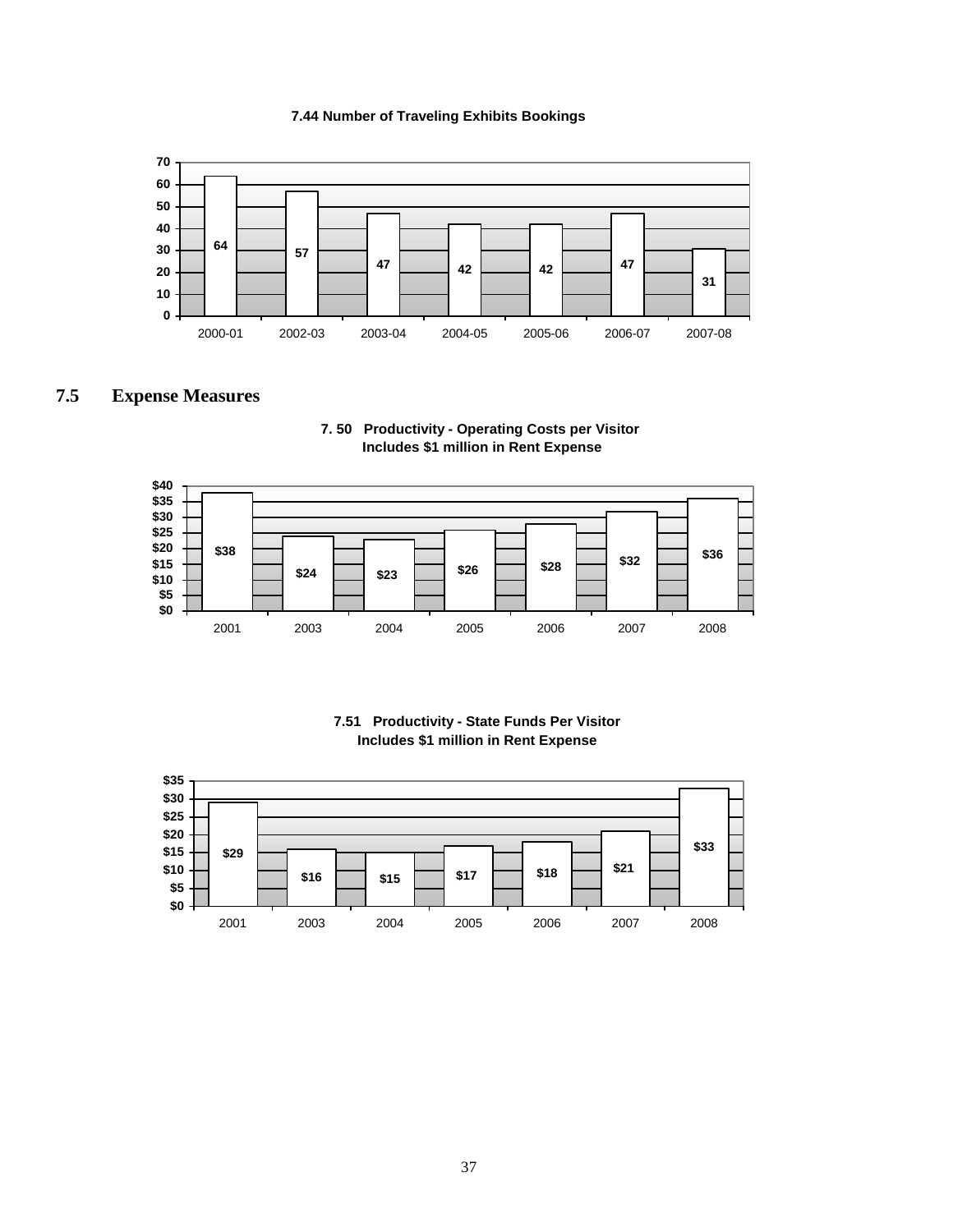

**7.53 Number of Volunteer Hours Contributed**



#### **7.54 Value of Volunteer Hours**



#### **7.55 FTE Equivalency of Volunteer Hours**

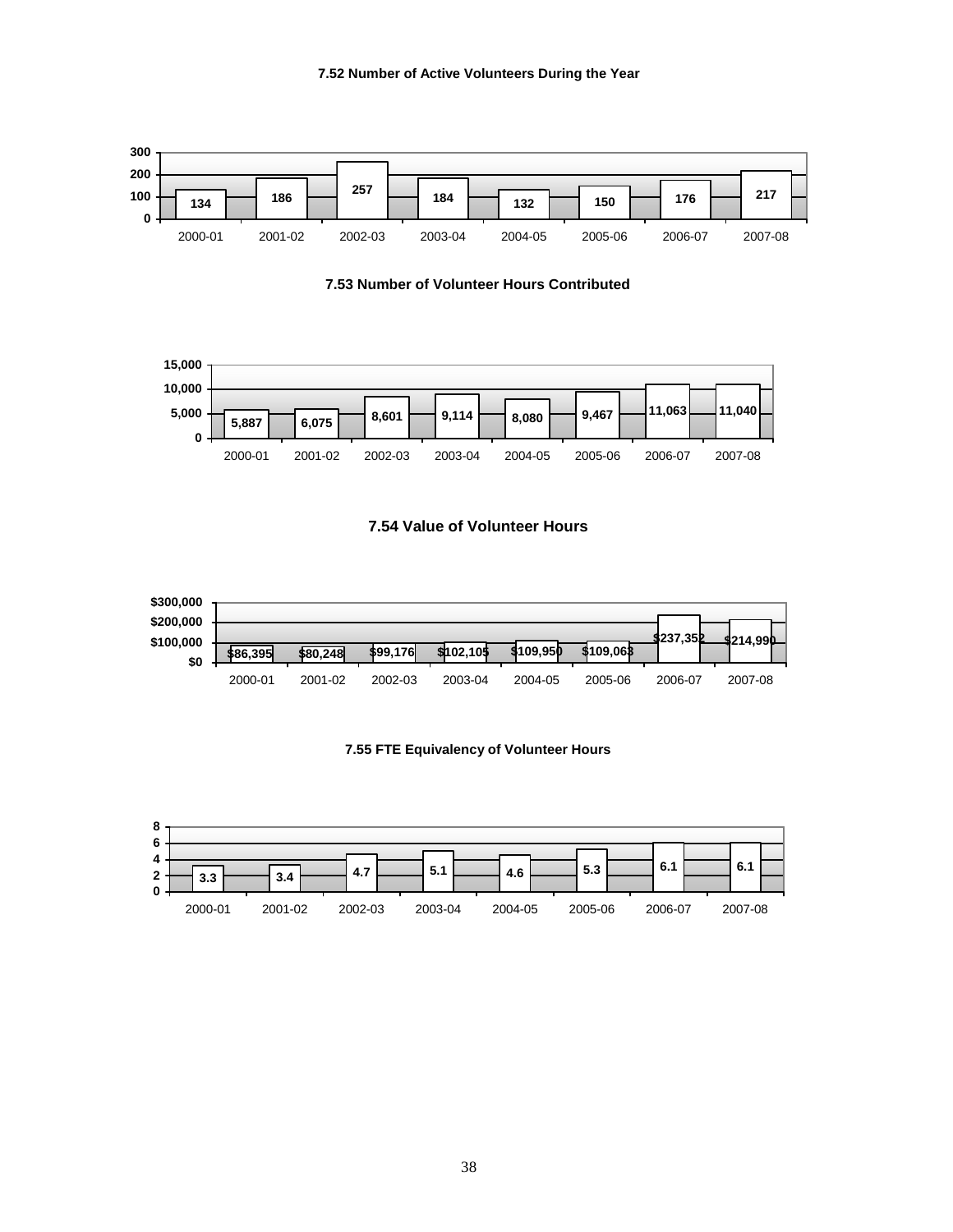



7.6 **Statewide Visitation** 







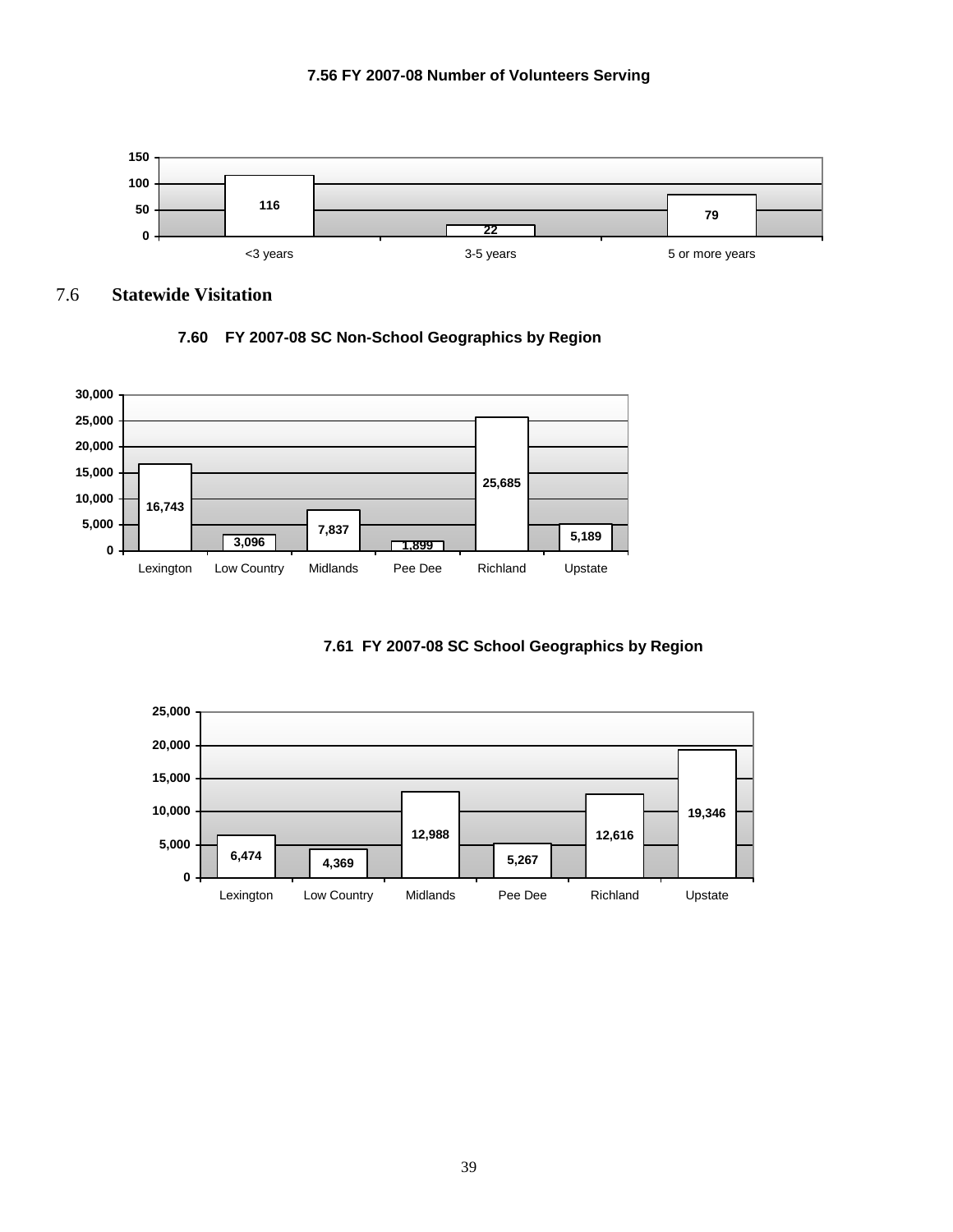

#### **7.70 Number of Students, Teachers and Chaperons Participating Museum Programs**

#### **7.71 Number of Camp-In Participants**





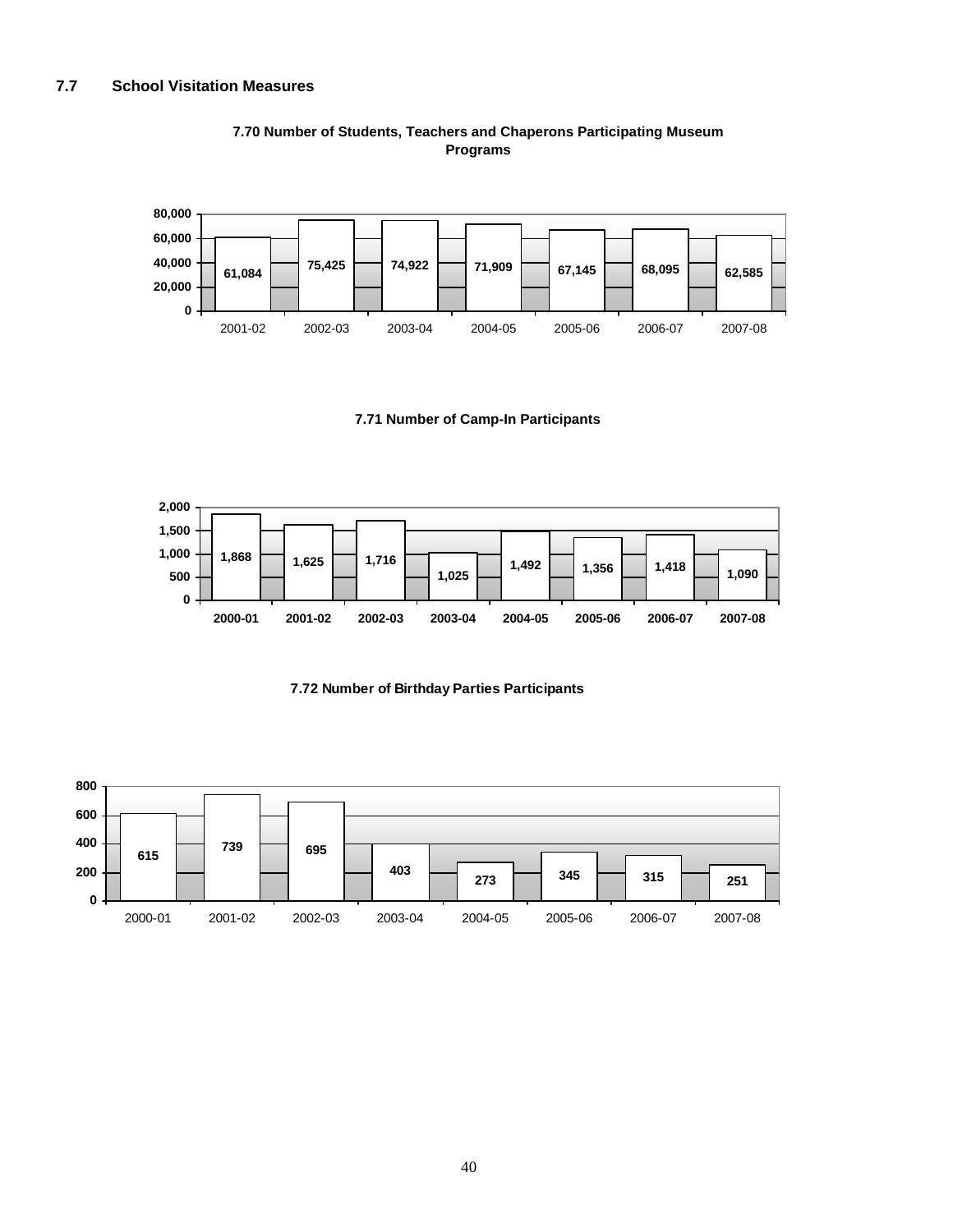#### **7.73 Number of Starlab Programs Participants**



**7.74 Number of School Reservations**



#### **7.8 Collection Measures**